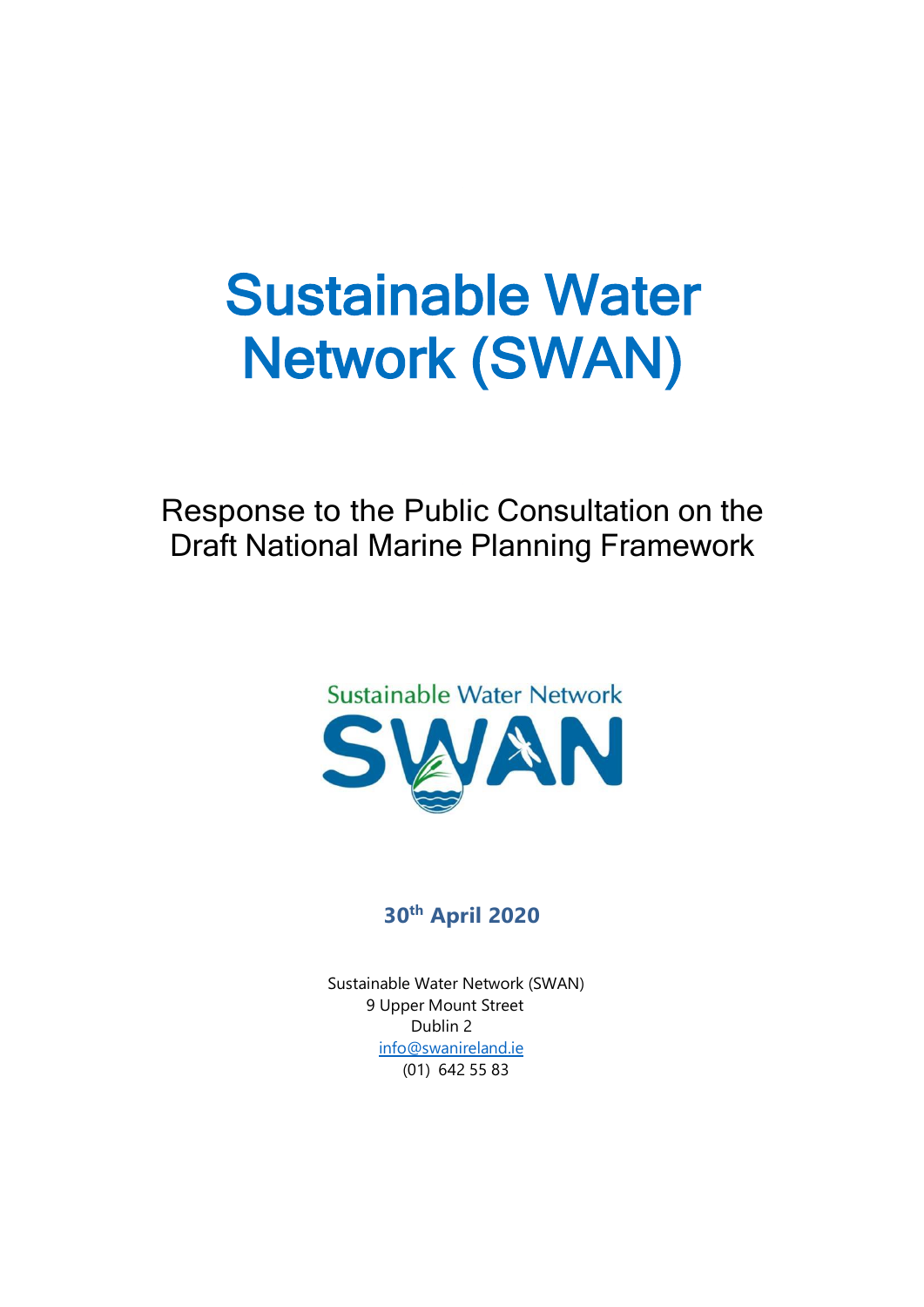## **Contents**

| 1              |                                                                             |  |
|----------------|-----------------------------------------------------------------------------|--|
| $\overline{2}$ |                                                                             |  |
| 2.1            | Marine Spatial Planning - The Objective and the Legal Obligations4          |  |
| 2.2            |                                                                             |  |
| 2.3            | Marine Strategy Framework Directive and the Ecosystem Approach to Fisheries |  |
| 2.4            |                                                                             |  |
| 2.5            |                                                                             |  |
| 2.6            |                                                                             |  |
| 3              |                                                                             |  |
| 3.1            |                                                                             |  |
| 3.2            |                                                                             |  |
| 3.3            |                                                                             |  |
| 3.4            |                                                                             |  |
| 3.5            |                                                                             |  |
| 3.6            |                                                                             |  |
| 3.7            |                                                                             |  |
| 3.8            |                                                                             |  |
| 4              |                                                                             |  |
|                |                                                                             |  |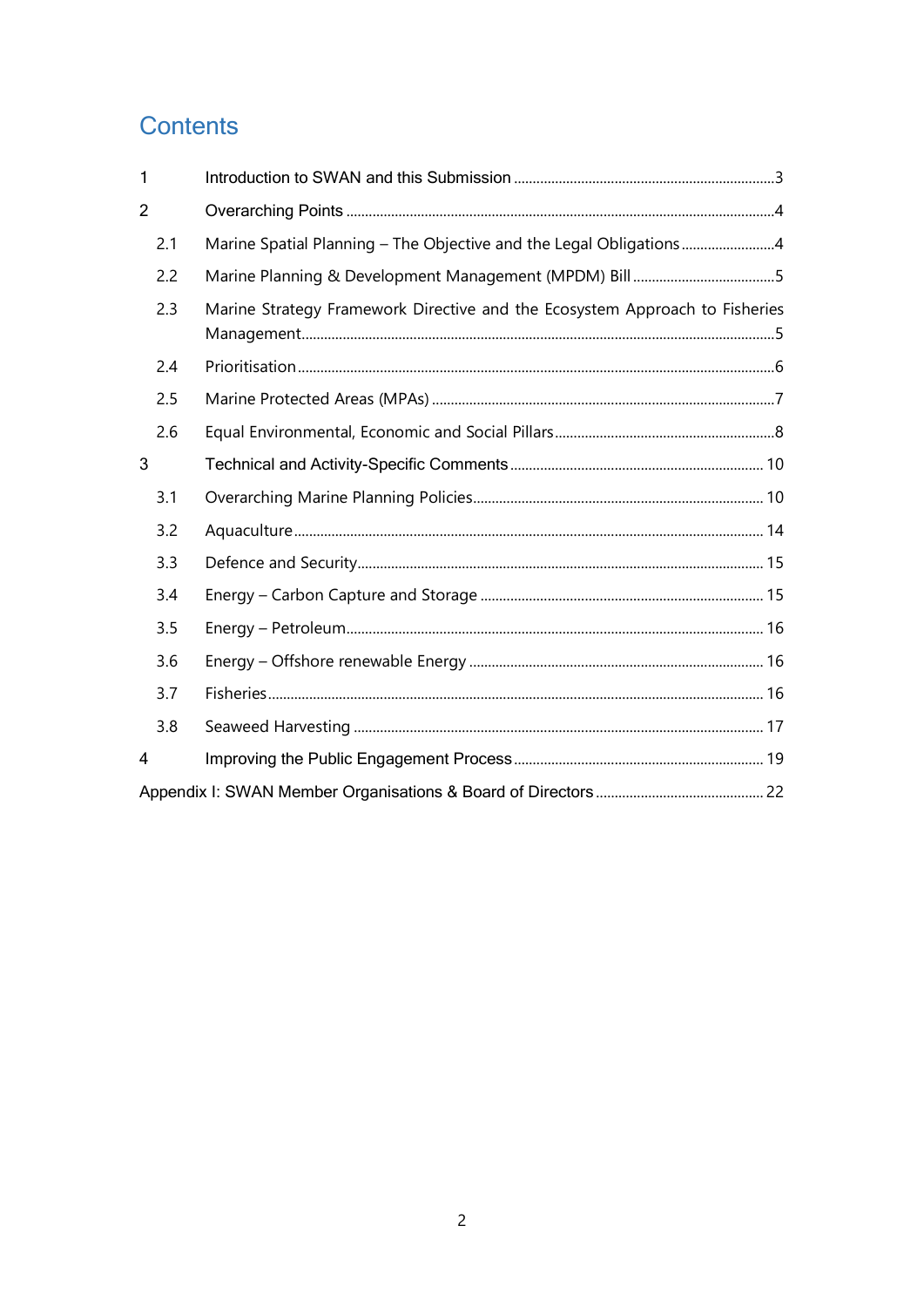## <span id="page-2-0"></span>1 Introduction to SWAN and this Submission

The Sustainable Water Network (SWAN) is an umbrella network of twenty four of Ireland's leading environmental NGOs, national and regional, working together to protect and enhance Ireland's aquatic resources through coordinated participation in the implementation of the Water Framework Directive (WFD), the Marine Strategy Framework Directive (MSFD) and other water-related policy and legislation since 2005. SWAN member groups are listed in Appendix  $\blacksquare$ 

SWAN welcomes the opportunity to respond to this public consultation on the draft National Marine Planning Framework (NMPF), Ireland's first Marine Spatial Plan (MSP). We thank the MSP team in the Department of Housing, Planning and Local Government (DHPLG) for inviting us to participate in the national MSP advisory group. We would like to take this opportunity to acknowledge the hard work of all the members of the DHPLG Marine Planning Policy and Development team in producing this draft plan.

In the course of the MSP advisory group work, SWAN Policy Officer Cormac Nolan has had the opportunity to raise and discuss issues prior to this document becoming public and we would like to acknowledge that his input during the process was welcomed and given due consideration. There are some commendable inclusions in this draft plan, such as the marine environment having a number of overarching marine planning policies (OMPPs), the inclusion of heritage, rural and coastal communities, of seascape and landscape *etc*. There have also been some welcome changes to the plan in response to previous consultations, on the baseline report for instance. Notwithstanding this, we put forward the points in the following pages as significant concerns identified by SWAN, on full consideration of the draft NMPF and in consultation with members.

This submission will focus on the protection of the marine environment, as opposed to the economic or social aspects. It comprises of three parts:

- Overarching points issues relating to the document as a whole
- Activity-specific and technical points issues relating to the Overarching Marine Planning Policies (OMPP) and certain activity chapters commenting primarily on specific issues for sustainability
- Points on improving the public consultation and engagement process for the next stages

This submission will not address the SEA, NIS or AA of the NMPF.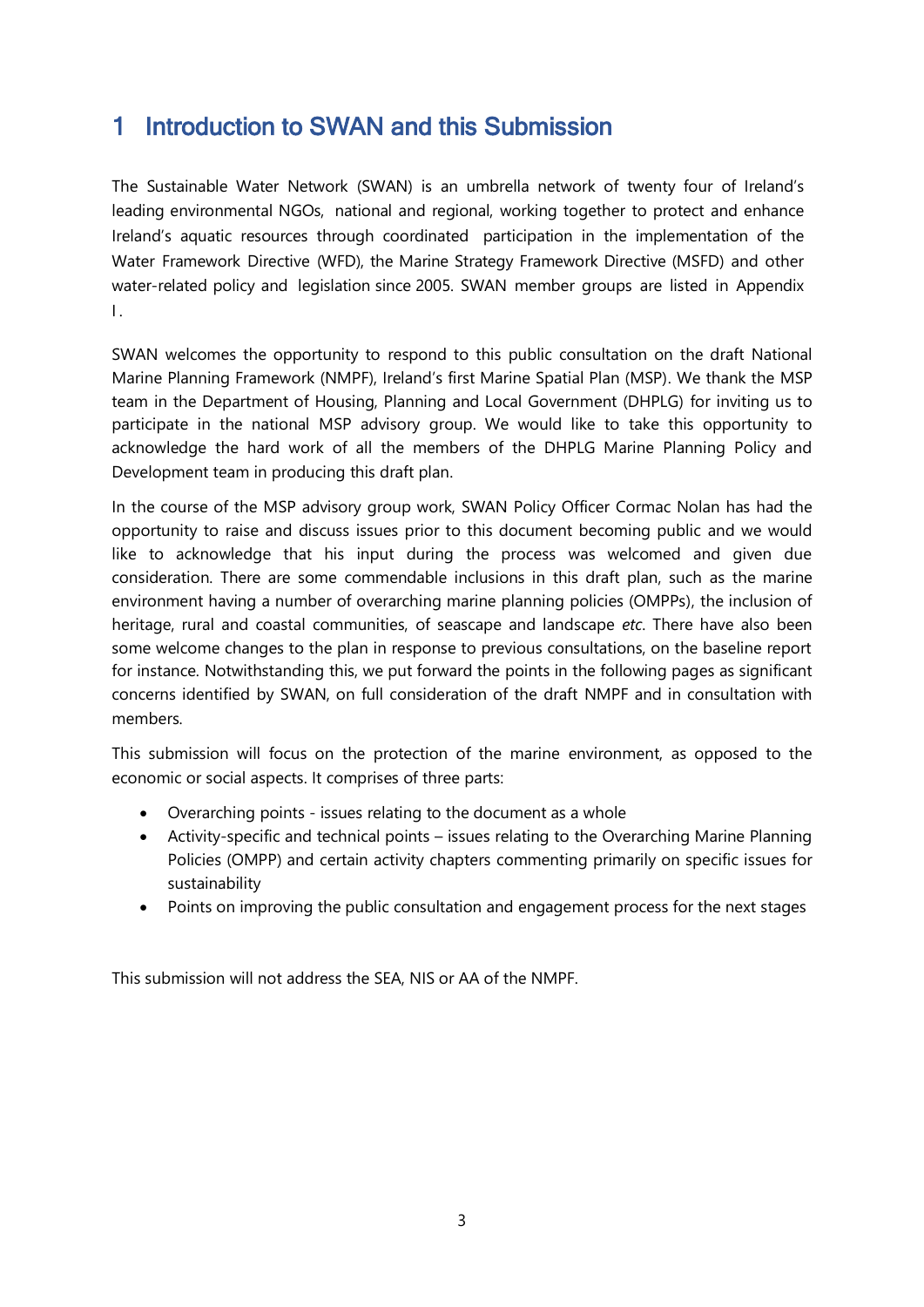## <span id="page-3-0"></span>2 Overarching Points

#### <span id="page-3-1"></span>**2.1 Marine Spatial Planning – The Objective and the Legal Obligations**

As SWAN understands it, the objective of marine spatial planning is to analyse the overlap, interference, synergies, and environmental impacts of all human activities in the ocean and to use this knowledge for strategic planning and management. The draft NMPF however is still quite compartmentalised in its consideration of different activities; it is very difficult to see the intersection and interplay of activities in separate chapters. From a consultation aspect, for the public to see the true picture and engage more fully, an interactive online resource – i.e. the Marine Atlas – would be essential. From the aspect of a comprehensive framework for all future marine planning, the draft NMPF is not yet sufficiently integrated and lacks specifics about how prioritisation between different activities and different OMPPs will be made. It is lacking details about the scientific methods that are needed - and are being developed - to support this process, such as simulations, modelling and decision support tools. The temporal aspect, such as seasonality of certain activities or future scenarios of expansion and blue growth, seem to be absent.

Furthermore, SWAN has reason to believe that the NMPF as written will not fully satisfy the requirements of the Maritime Spatial Planning Directive. Specifically, article 8.1 of Directive 2014/89/EU states that "*When establishing and implementing maritime spatial planning, Member States shall set up maritime spatial plans which identify the spatial and temporal distribution of relevant existing and future activities and uses in their marine waters, in order to contribute to the objectives set out in Article 5*." The draft NMPF fails to set out overarching strategic policies and to include temporal aspects of existing and future activities. There is a legal obligation, under article 15.3, to have in place a compliant MSP by the  $31<sup>st</sup>$  of March 2021. If this plan is not in keeping with the directive, the legal certainty for any consents arising in the marine environment is highly questionable.

**Key Ask:** As a framework plan falling under the Strategic Environmental Assessment Directive, the NMPF requires the following:

• Clear statement of overarching policy objectives

-

- Quantitative and measurable targets both on an overarching basis and for individual sectors
- Ongoing monitoring and provision for intervention if significant adverse impacts arise in the lifetime of the plan<sup>1</sup>

<sup>&</sup>lt;sup>1</sup> Further elaboration of these recommendations can be seen in the An Taisce submission to the current consultation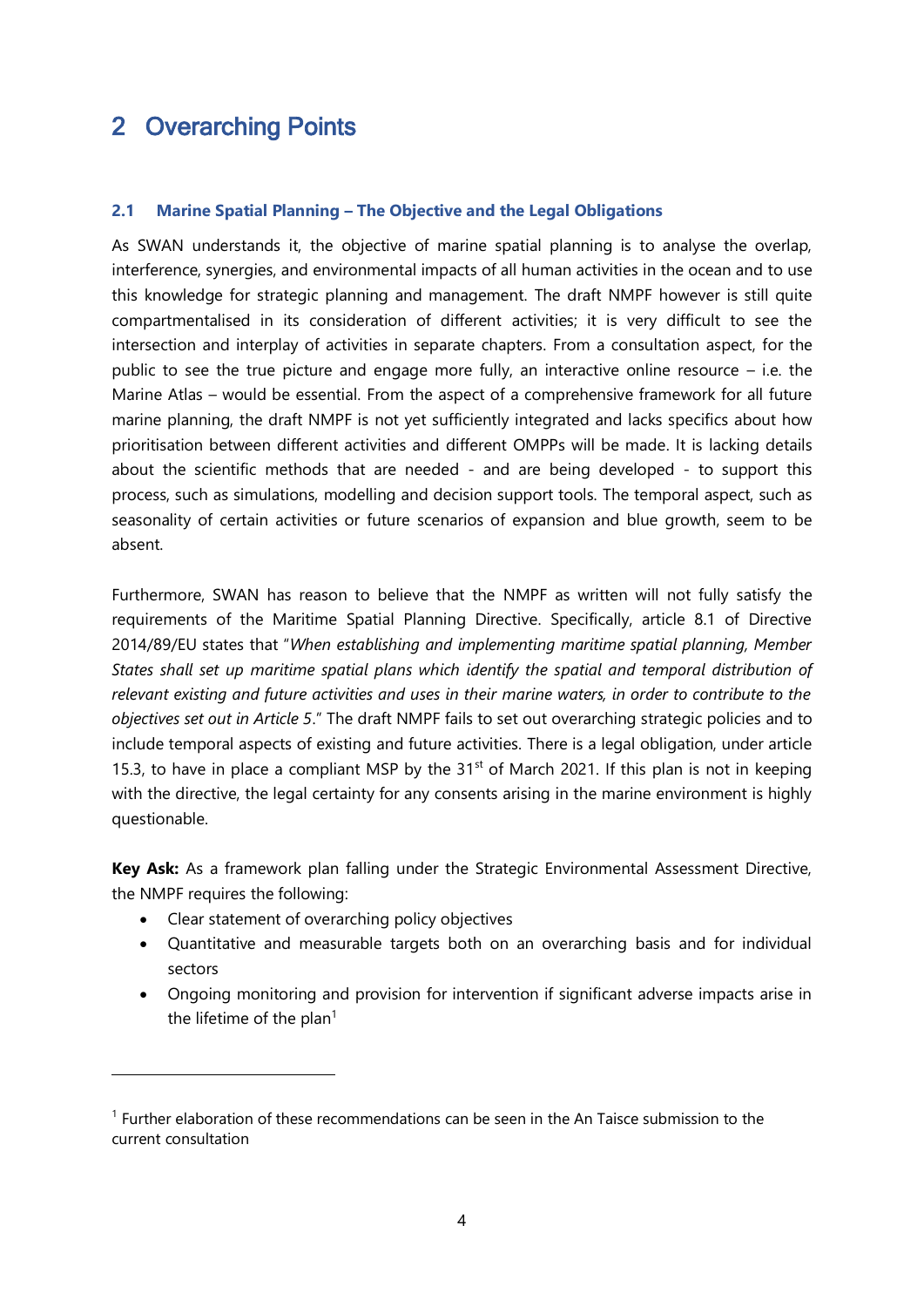#### <span id="page-4-0"></span>**2.2 Marine Planning & Development Management (MPDM) Bill**

MSP/NMPF cannot be addressed on its own without considering the draft underpinning legislation, the Marine Planning and Development Management Bill (MPDM). The Bill as currently written does **not** include aquaculture and fisheries (i.e. functions under the remit of the Department of Agriculture, Food and the Marine). This flies in the face of the integrated approach to marine spatial planning envisaged in the Marine Spatial Planning Directive and is very concerning, particularly for such a spatially defined activity as aquaculture. Both environmental NGOs and aquaculture operators alike, are of the strong opinion that the licencing of aquaculture needs to be included in the MPDM framework, otherwise the sector will be excluded from the modernisation of marine development management and enforcement systems, and a fragmented marine management system will persist. The industry fear that they will be left behind while other sectors benefit from zoning and sectoral planning, while environmentalists are concerned that the current inadequate licensing and enforcement regime will persist without adequate legal mechanisms to ensure an integrated approach, including to the assessment of cumulative impacts of aquaculture and of aquaculture in combination with other activities.

Paragraph 2.14 of the draft NMPF consultation document states that "*the directive requires member states to use their MSP to aim to contribute to the sustainable development of energy sectors at sea, of maritime transport and of fisheries and aquaculture sectors, and to the preservation, protection and improvement of the environment, including resilience to climate change impacts*" (SWAN emphasis). First of all, we can't just "aim to contribute" we need SMART targets to reverse the decline of our marine environment. More importantly, based on this statement it is inconsistent and illogical to exclude fisheries and aquaculture from the bill underpinning most of the NMPF. Furthermore, the draft NMPF states that "*The Marine Planning and Development Management Bill 2019 (formerly the Maritime Area and Foreshore (Amendment) Bill) will, inter alia ... Introduce a single State consent system for the entire maritime area...*" It is not possible to have a single new State consent system if some processes are excluded from the modernisation.

**Key Ask:** If and when the MPDM Bill is taken back up by the new government, the inclusion of aquaculture and fisheries in the new regime must be of highest priority. The NMPF must clearly state this need and highlight the risks of not including an activity in an MSP.

#### <span id="page-4-1"></span>**2.3 Marine Strategy Framework Directive and the Ecosystem Approach to Fisheries Management**

The MSFD is the legal instrument that provides the framework for an ecosystem based approach (EBA) to human activities (Article 1(3) MSFD). There is a clear connection between MSP, the MSFD, the EBA and MPAs. Preamble 15 of the MSP Directive states that "*MSP has to contribute to achieving the objectives of, inter alia, MSFD, Habitats and Birds Directives, the Water Framework Directive as well as the Common Fisheries Policy.*" The key objective of the MSP should therefore in our view be to support the delivery of Good Environmental Status (GES), as the core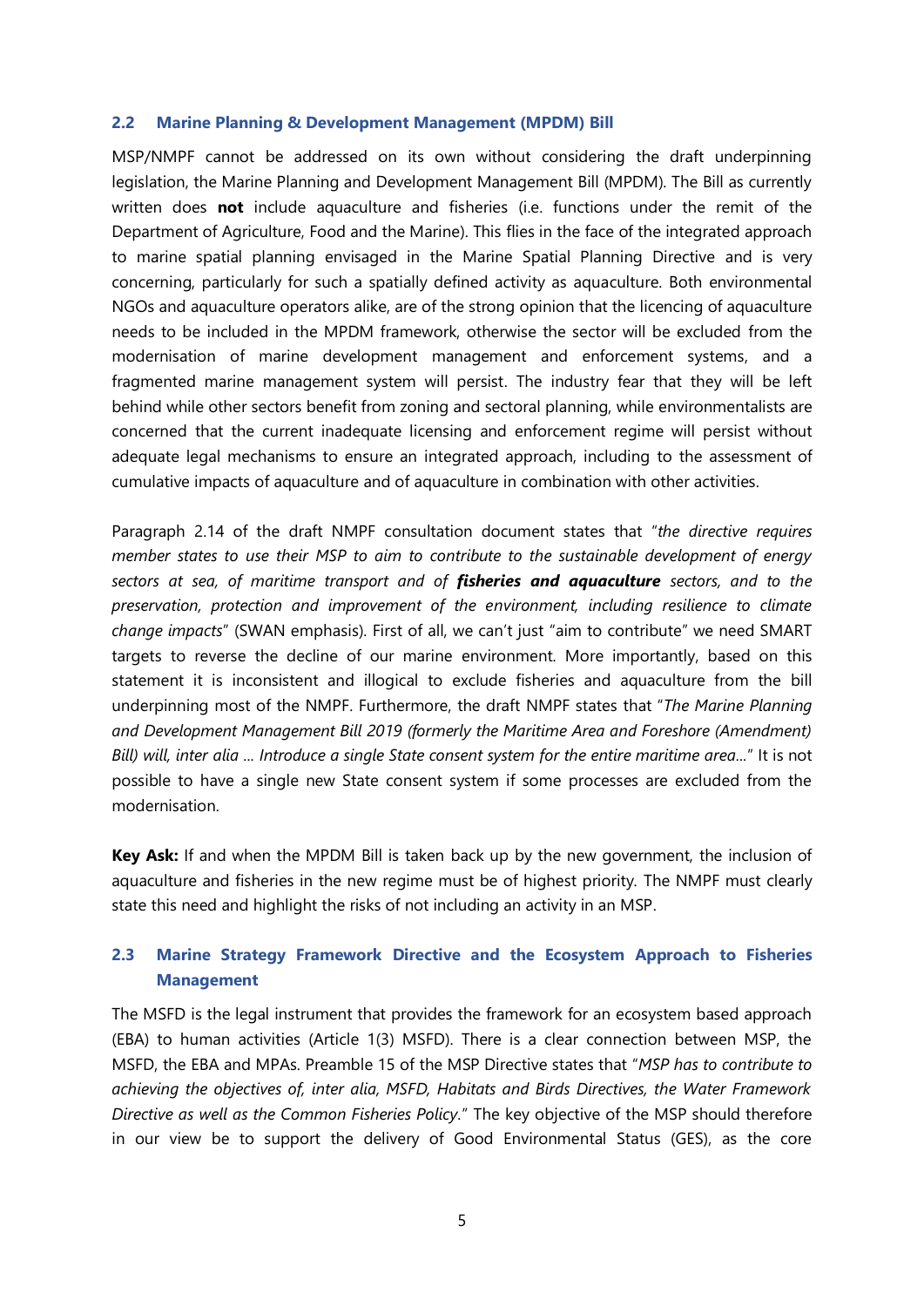requirement of the MSFD, including supporting the functioning of an ecological coherent network of MPAs.

The assessment and target setting phase of cycle 2 of the MSFD in Ireland (Article 17) will have finished by the time the final NMPF is being prepared. These updated MSFD descriptor results and targets must be incorporated in the final NMPF. SWAN also suggests keeping the timelines of the two directives aligned (as far as possible) but not overlapping the public consultation periods.

Paragraph 3.24 of the draft NMPF consultation document lists MSFD descriptors that are **not** suitable for delivery through a State-level, plan-led approach to management. Descriptor 3 – Commercial fish and shellfish stocks – is on the list: "Management measures to address D3 targets are delivered through the revised CFP." The CFP controls (mostly) the amount of fish caught and the fishing effort/pressure used to catch it. It has been proven that this can be effective in improving the managed fish stocks but it has limited benefit for the seafloor habitat where the fishing occurs because there is very little control of the fine-scale spatial distribution of mobile bottom contacting gears. In fact, it is the SWAN position that MSP is a prime candidate for controlling **where** the fishing occurs and how it interacts and takes precedence over other activities (and potential activities) in an area. Fishing has the largest spatial footprint of any activity in our marine area it cannot therefore be excluded from the NMPF or the MPDM Bill. Citing the European CFP as the sole mechanism for addressing spatial issues with commercial fishing in Irish waters is a flawed approach which does not address the main ecological impacts of this activity and severely downplays the importance of national inshore fisheries, which are in general not subject to CFP Total Allowable Catches (TACs). There are significant spatial challenges to be met in the inshore fishing sector in Ireland (e.g. pair trawling inside 6nm) that will not be addressed by the CFP. To manage these issues comprehensively requires an ecosystem based approach, which will be supported by the MSFD.

**Key Asks**: Remove the approach in the draft NMPF whereby no measures beyond the CFP are proposed to manage impacts from commercial fishing. Properly address the impact of commercial fishing (mobile bottom-contacting gears) on the seafloor integrity in the OMPP by including the latest MSFD Descriptor 6 results (see section [3.7](#page-15-2) of this submission for more details). Include MSFD Descriptor 7 – Hydrographic Conditions – in the final NMPF (see section [3.1.2](#page-9-2) of this submission for more details).

#### <span id="page-5-0"></span>**2.4 Prioritisation**

Under the hybrid approach, strategic marine activity zones (SMAZ) will confer higher priority for specified activities over others in certain areas. Therefore there will most likely be competition between industries to zone certain areas for their activities. This could be detrimental for some industries (e.g. less represented/prepared sectors could have unfair outcomes) but more importantly, how will the marine environment be prioritised in this initial surge of zoning?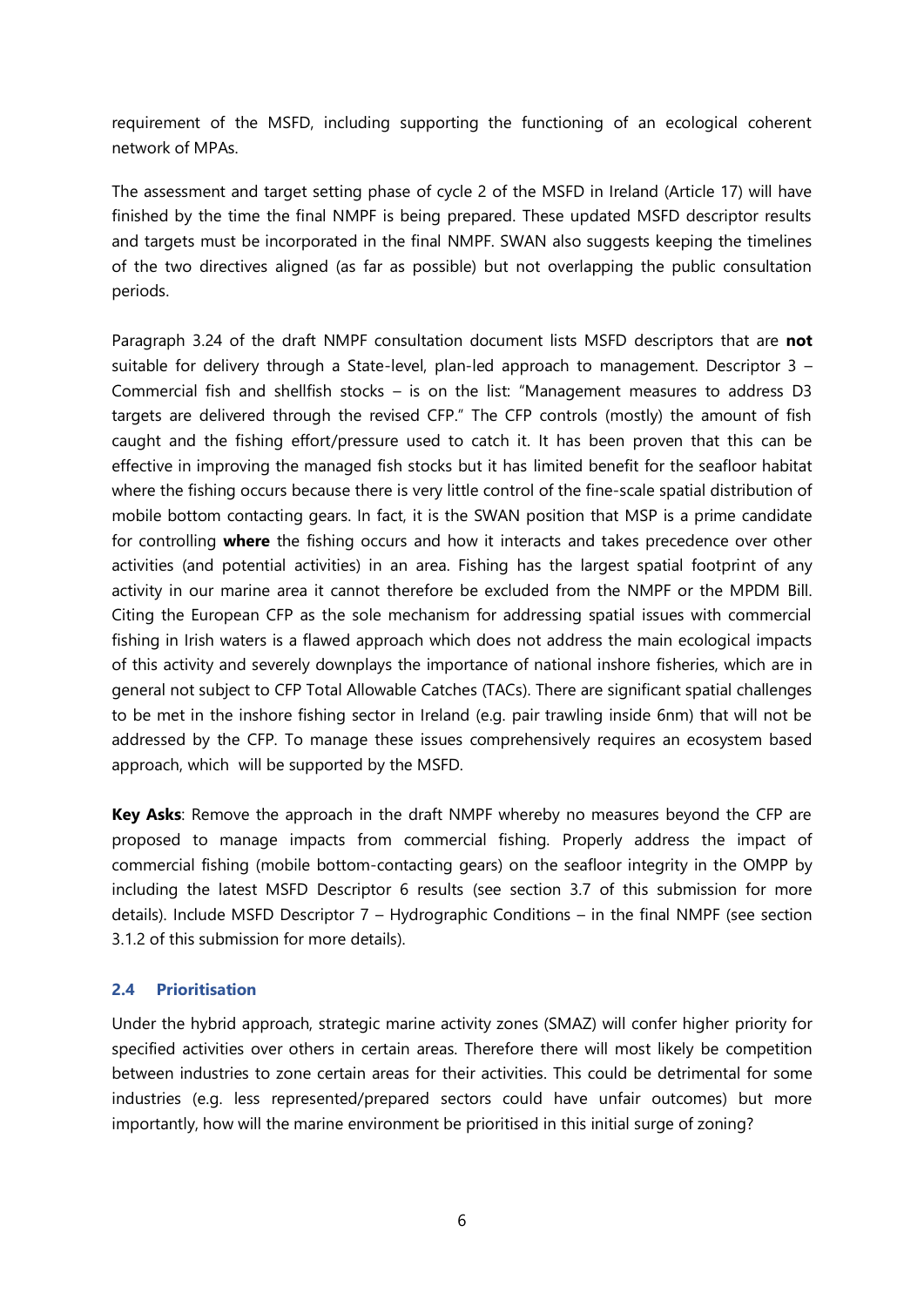SWAN agrees with the hybrid approach but it must be carefully implemented so as to avoid a race to zone, and to prioritise the marine environment.

**Key Ask:** Properly address the issue of prioritisation in the final NMPF by elaborating and clarifying the process of designating SMAZ's, including their proposed governance. This elaboration is of such importance to the success of the NMPF that it should be included in the main body of the plan, not in a short appendix. This issue is particularly pertinent to MPAs (see point [2.5\)](#page-6-0).

#### <span id="page-6-0"></span>**2.5 Marine Protected Areas (MPAs)**

A "coherent network of representative MPAs" is a requirement of the MSFD. Ireland has also committed to protecting 10% of its marine waters by 2020 under the Convention on Biological Diversity and a further target of 30% by 2030 is on the table. The government previously announced their intention to "significantly expand our network of marine protected areas" and to bring forward primary legislation to designate MPAs. The above mentioned prioritisation issue is particularly concerning for MPAs. The draft NMPF sets out the necessity for spatial protection measures (including very promisingly the possibility for complete, no-take marine reserves). However, the legislation to designate anything other than Natura 2000 sites (SPAa and SACs under the Birds and Habitats Directives) has not even been started yet, and the appropriate sites to designate have not been identified. An MPA advisory process has begun but there is a very real danger that the MSP zoning and sectoral plans will proceed before the MPA process is complete, and Ireland will be left with nothing to protect but the remnants. This runs completely counter to the eco-systems based approach required by the MSP Directive and MSFD. The conservation layer must be in place first before allowing zoning for other activities

There is an attempt to address this on page 41 of the consultation draft:

*"Until the ecological coherence of the MPA network is confirmed proposals should demonstrate that they will, in order or preference a) avoid, b) minimise, or c) mitigate adverse impacts on features that may be require to complete the network or d) if it is not possible to mitigate adverse impacts, proposals should state the case for proceeding."* 

Ireland's MPA network is many years away from being considered ecologically coherent. But this OMPP means that before the appropriate MPAs have even been designated, the NMPF is allowing for the initiation of projects which may have 'adverse impacts' on habitats and species which are later deemed critical for our MPA network. This wording is far too weak and would almost certainly be ineffective at protecting the needed sites while we await the MPA legislation and designation. This serious weakness must be addressed in the final NMPF. We cannot just site our much needed MPAs in the leftover spaces after all the sectoral plans and initial wave of developments have been granted.

SWAN suggests these initial actions to begin to address the MPA concerns: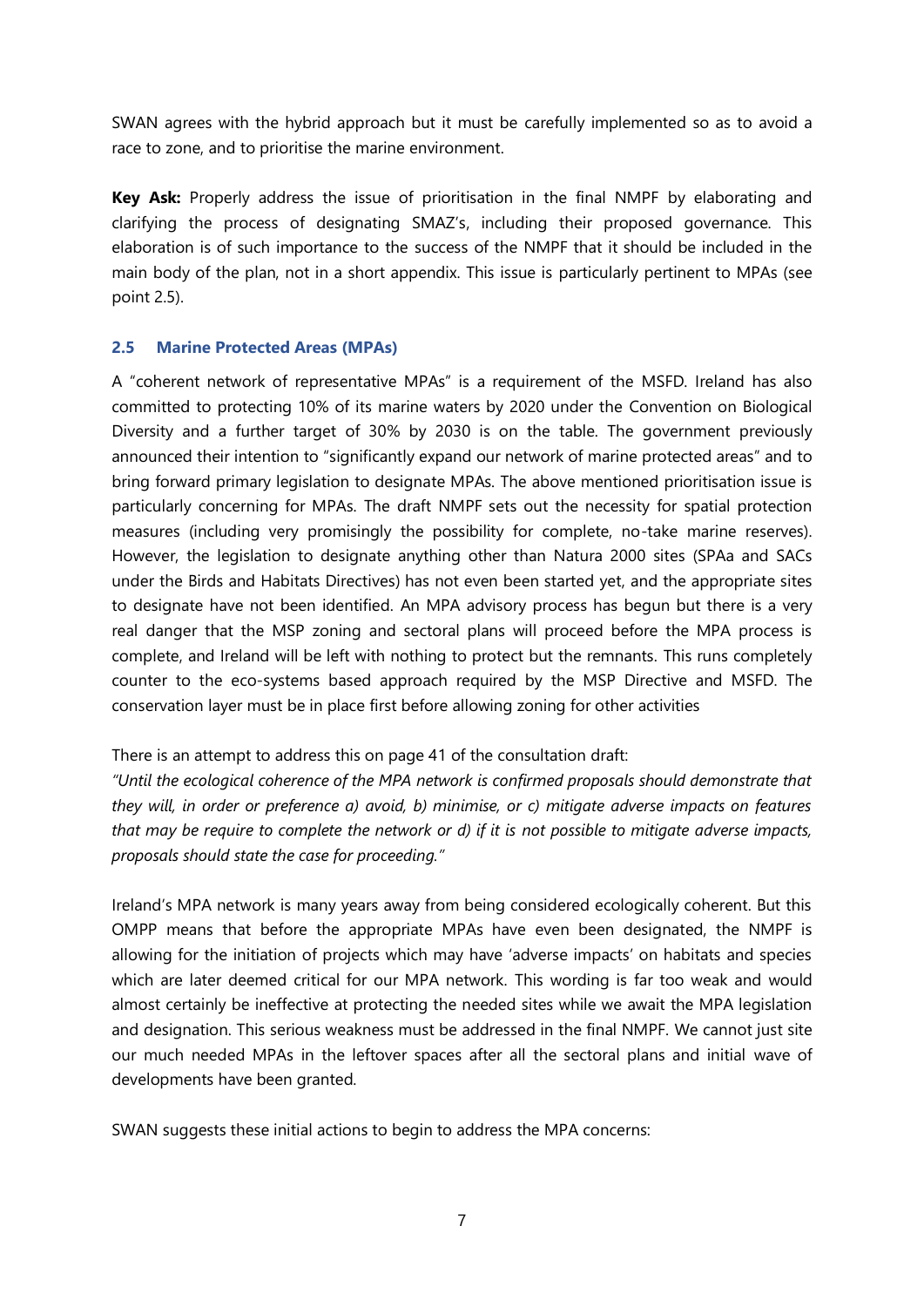- The MPA OMPP regarding ecological coherence is one of the few environmental objectives with the extra get-out clause (d) "*if it is not possible to mitigate adverse impacts, proposals should state the case for proceeding.*" This clause should be removed from this OMPP as it is SWAN's position that proposals that cannot at the very least mitigate their adverse impacts on a potential MPA should not be allowed to proceed.
- Sensitivity mapping of ecosystems and future maritime activities is important in determining the scale of future pressures on the marine environment. In carrying out this exercise, planners should seek to direct activities away from highly sensitive/protected areas by identifying areas of least and highest environmental constraint. Sensitivity mapping could also be carried out to identify areas suitable for habitat and species recovery and enhancement.

**Key Ask:** Conduct and present sensitivity mapping as a matter of urgency to identify areas of probable future MPAs. Use this knowledge to preserve key areas from further degradation until adequate MPA legislation is enacted. Remove clause (d) from the MPA ecological coherence OMPP. (As a wider issue, legislation to designate MPAs other than Natura 2000 sites in Irish waters needs to be expedited).

#### <span id="page-7-0"></span>**2.6 Equal Environmental, Economic and Social Pillars**

The draft NMPF states that it will conform to Harnessing Our Ocean Wealth in placing these three pillars on equal footing. However, without a well-functioning marine environment, almost all of the benefits enjoyed under the other two pillars would cease to be. Therefore it is essential that the final NMPF is reconfigured to explicitly set out the underpinning necessity for a healthy marine environment, in line with the sustainable Development Goal (SDG) "wedding cake" or "donut" approach depicted in figure 1 below. (The elevation of the marine environment from just an "activity" in the MSP baseline report (DHPLG 2018) to a series of OMPPs in the draft NMPF is however a welcome improvement).

**Ask:** Follow the SDG model for conceptualising environmental, social and economic sectors.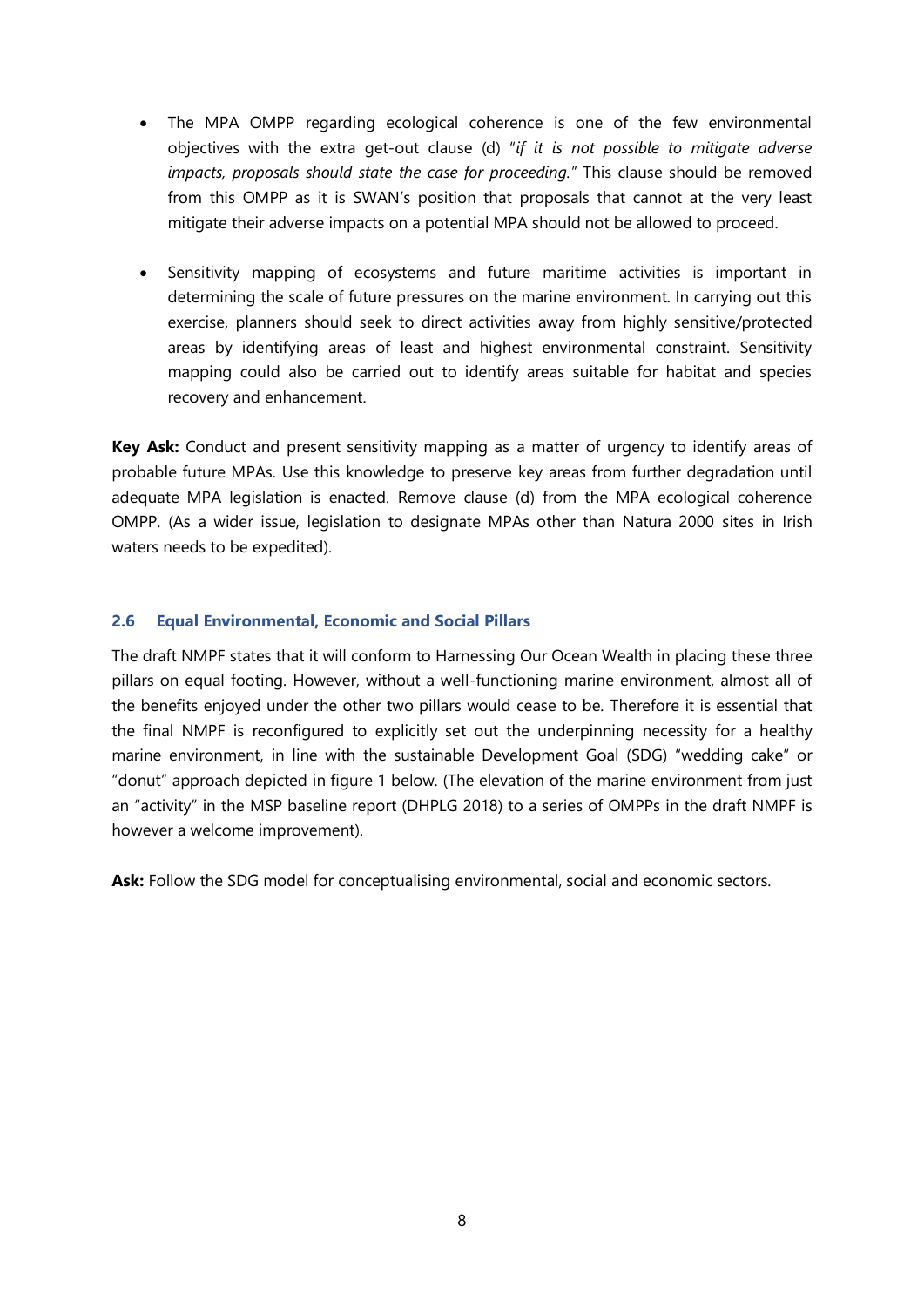

Figure 1: [Sustainable Development Goals](https://www.stockholmresilience.org/research/research-news/2016-06-14-how-food-connects-all-the-sdgs.html) are all linked to healthy and stable environment allowing food production; Azote Images for Stockholm Resilience Centre, Stockholm University.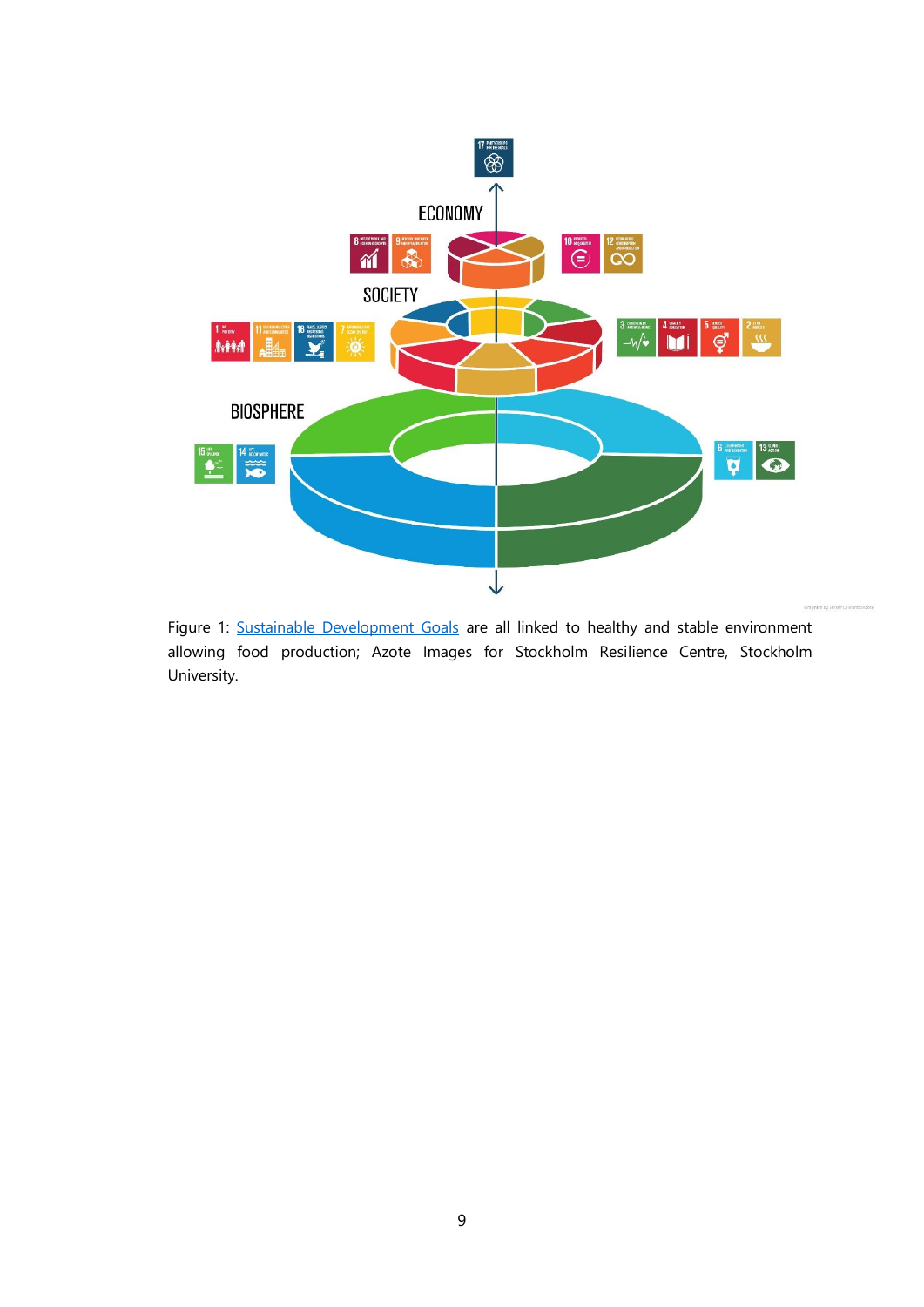## <span id="page-9-0"></span>3 Technical and Activity-Specific Comments

#### <span id="page-9-1"></span>**3.1 Overarching Marine Planning Policies**

#### **3.1.1 Responsibility**

Paragraph 3.10 states "*DHPLG has the lead role in Ireland for implementation of MSFD and the OSPAR Convention. Due to the cross-cutting nature of marine issues, a number of other Departments and agencies are intrinsically involved in the process, including DAFM, DTTAS, DCHG, DCCAE, the Marine Institute and the Environmental Protection Agency as well as a wide variety of other agencies and stakeholders*".

DHPLG also has the remit for the Water Framework Directive (WFD) and it is important to continually strive to integrate the MSFD, MSP, WFD, etc. particularly for coastal issues where they all overlap. A start would be to list the WFD in this paragraph. In the wider picture though, this paragraph highlights one of the flaws with marine management in Ireland: the fragmented responsibility. DHPLG has control over some of the processes but some of the main environmentally damaging activities are outside of its remit: commercial fishing, aquaculture, shipping, and oil and gas exploration. As mentioned in section two of this submission, fishing and aquaculture are even outside the remit of the MPDM Bill. This needs to be addressed to avoid perpetuating the gaps between Departments with marine responsibilities.

#### <span id="page-9-2"></span>**3.1.2 MSFD Descriptors**

Paragraph 3.24 deals with MFSD descriptors that are not "*suitable for delivery through a Statelevel, plan-led approach to management*". Descriptor 7 – permanent alteration of hydrographical conditions – is listed as one of the descriptors that is being "*dealt with via policy which operates alongside the NMPF*". It is unclear to SWAN why D7 is listed as such, given that the associated human activates outlined in Directive 2017/845 which impact on Descriptor 7 are<sup>2</sup>:

- dredging and deposition of material
- energy production
- cultivation of living resources
- aquaculture

-

- transport infrastructure
- wastewater treatment & disposal
- tourism activates and infrastructure

<sup>&</sup>lt;sup>2</sup> Source: DHPLG Public Consultation on the Marine Strategy Framework Directive 2008/56/EC Article 17 update of the Assessment (Article 8), Determination of Good Environmental Status (Article 9) and Environmental Targets (Article 10) December 2019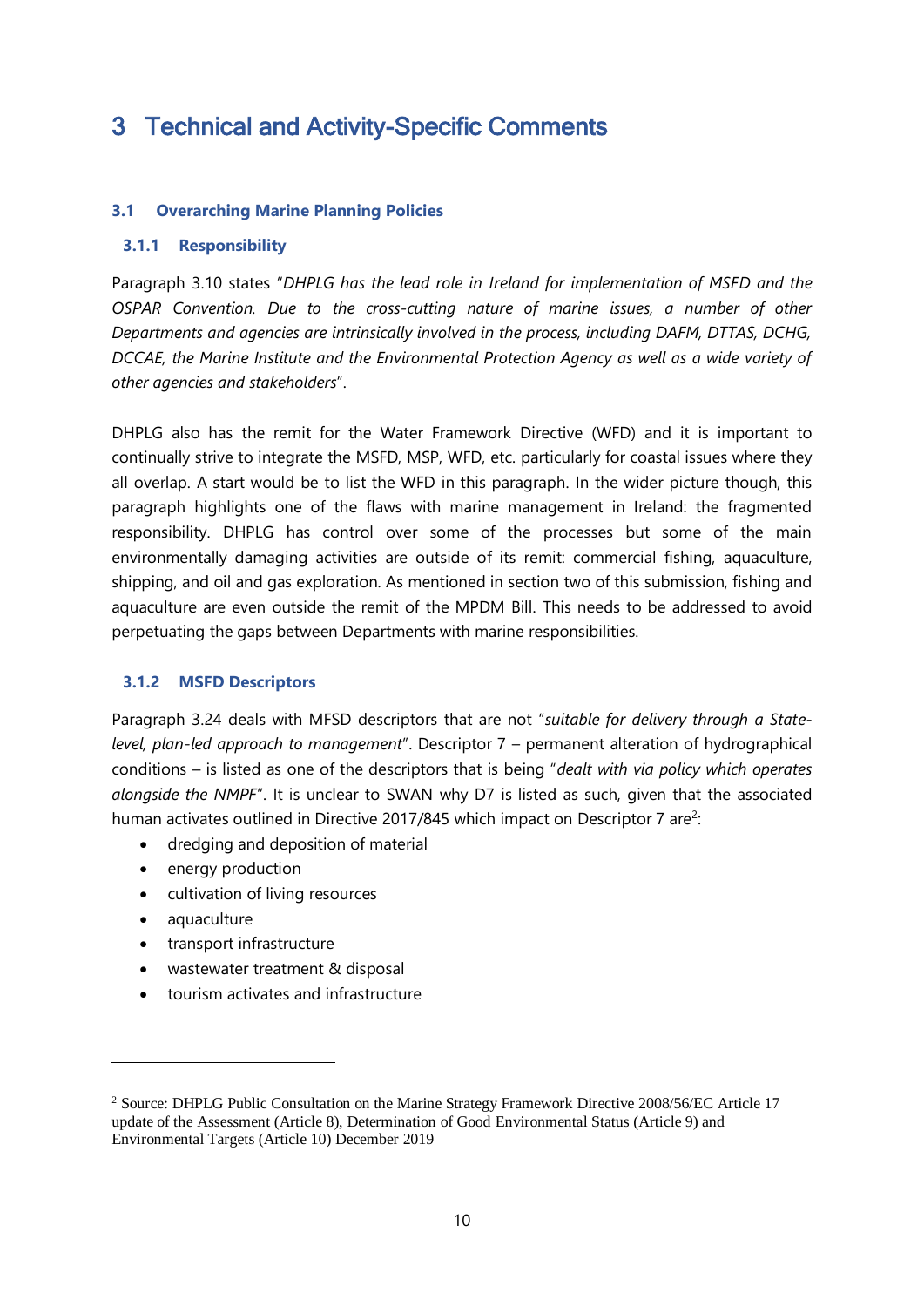And the proposed environmental target (D7T1) is "The spatial extent and distribution of permanent alteration of hydrographical conditions to the seabed and water column, associated in particular with physical loss of the natural seabed is assessed for developments in the marine environment." Does this not place D7 squarely in the remit of the NMPF and the MPDM Bill?

**Ask**: Do not exclude Descriptor 7 – permanent alteration of hydrographical conditions - from the NMPF.

#### **3.1.3 Disturbance – Planning Policies**

The second OMPP on pg. 39 states "*Proposals, including those that increase access to the marine plan area, must demonstrate that they will a) avoid, b) minimise, c) mitigate adverse impacts on priority habitats.*"

It is unclear to SWAN how damage to a priority habitat that has been specifically identified for its rarity, importance and/or sensitivity can be mitigated; and on what basis such adverse impacts are being proposed to be permitted by the NMPF? Only about 2.3% of Ireland's marine area has so far been protected with spatial designations; the vast majority of those designations being Natura 2000 sites (SACs and SPAs under the Habitats and Birds Directives) that still allow some damaging activity to occur within their boundaries. According to the latest NPWS report on the Irish Natura network, most priority marine habitats are not attaining favourable conservation status (NPWS 2019, summarised in Table 1 below). The notion of allowing damaging impacts to these priority habitats and species, while merely minimising and mitigating ecological losses, must be removed from the final NMPF because the current situation is clearly not working. Further to that, a proportion of future Irish MPAs will need to be more highly protective than Natura 2000 sites to meet the CBD target, so the wording of this OMPP will need to provide for such circumstances, i.e. all adverse impacts of designated priority habitats to be avoided.

**Ask**: The NMPF must be amended to reflect the fact that there are many different types of MPAs that vary in the level of protection they provide, and that it will be necessary that a proportion of MPAs in the network will require a greater level of protection than that which is currently afforded to SACs and SPAs in order to achieve the ecological objectives of the various directives and conventions that Ireland is obliged to meet (*e.g.* MSFD, UN CBD, SDG goals). The Natura 2000 network allows for certain activities to take place within sites, provided they do not adversely impact the identified feature, and in some cases even allows – through appropriate assessment –a certain amount of damage to the feature. While almost all of Ireland's MPAs are Natura 2000 sites at the moment, this will not be the case forever and the NMPF must take account of that fact.

On a positive note, the text of paragraphs 3.49 and 3.50 regarding the sources of disturbance and addressing them outside of MPAs are welcomed, and should not be weakened in the final NMPF.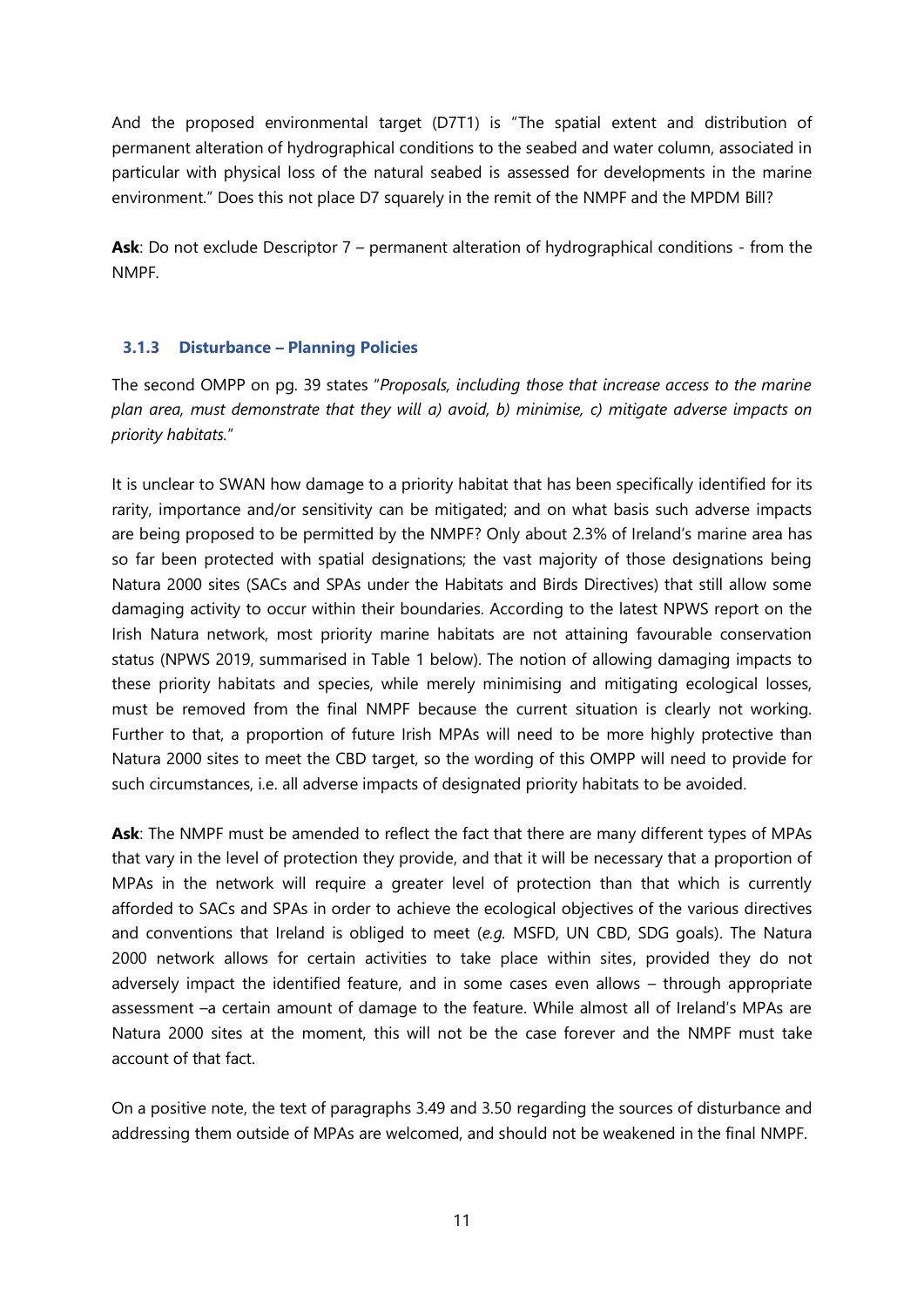Table 1. Status of Protected Coastal and Marine Habitats in Ireland. Summarised from NPWS  $2019^3$ .

| <b>Habitat</b>                | <b>Status</b> | <b>Main pressures</b>                              |  |
|-------------------------------|---------------|----------------------------------------------------|--|
| Sandbanks                     | Favorable     | None identified                                    |  |
| <b>Estuaries</b>              | Inadequate    | Pollution                                          |  |
| Tidal mudflats and sandflats  | Inadequate    | Pollution and aquaculture                          |  |
| Lagoons                       | Bad           | Eutrophication, drainage                           |  |
| Large shallow inlets and bays | <b>Bad</b>    | Dredging, nutrient enrichment,<br>invasive species |  |
| Reefs                         | Inadequate    | Structural damage from fishing<br>gear             |  |
| Submarine structures made by  |               |                                                    |  |
| leaking gases                 | Favorable     | None identified                                    |  |
|                               |               | Recreational activities, coastal                   |  |
| <b>Drift lines</b>            | Inadequate    | defences                                           |  |
|                               |               | Recreational activities, coastal                   |  |
| Vegetated shingle             | Inadequate    | defences                                           |  |
|                               |               | invasive<br>Trampling,<br>species,                 |  |
| Vegetated sea cliffs          | Inadequate    | wave exposure                                      |  |
| Salicornia mud                | Favorable     | None identified                                    |  |
| Atlantic salt meadows         | Inadequate    | Grazing, invasive species                          |  |
| Mediterranean salt meadows    | Inadequate    | Grazing                                            |  |
| Halophilous Scrub             | Bad           | Pollution                                          |  |

#### **3.1.4 Non-indigenous species**

-

A minor point but the MSFD Descriptor 2 is about just that, non-indigenous species. However, the planning policies in the draft NMPF consultation document all specify non-indigenous **invasive** species. There is an important distinction to be made. Does the NMPF only consider damaging invasive species or any introduced species? The proposed D2 target in the latest draft

<sup>&</sup>lt;sup>3</sup> NPWS (2019). The Status of EU Protected Habitats and Species in Ireland. Volume 1: Summary Overview. Edited by: Deirdre Lynn and Fionnuala O'Neill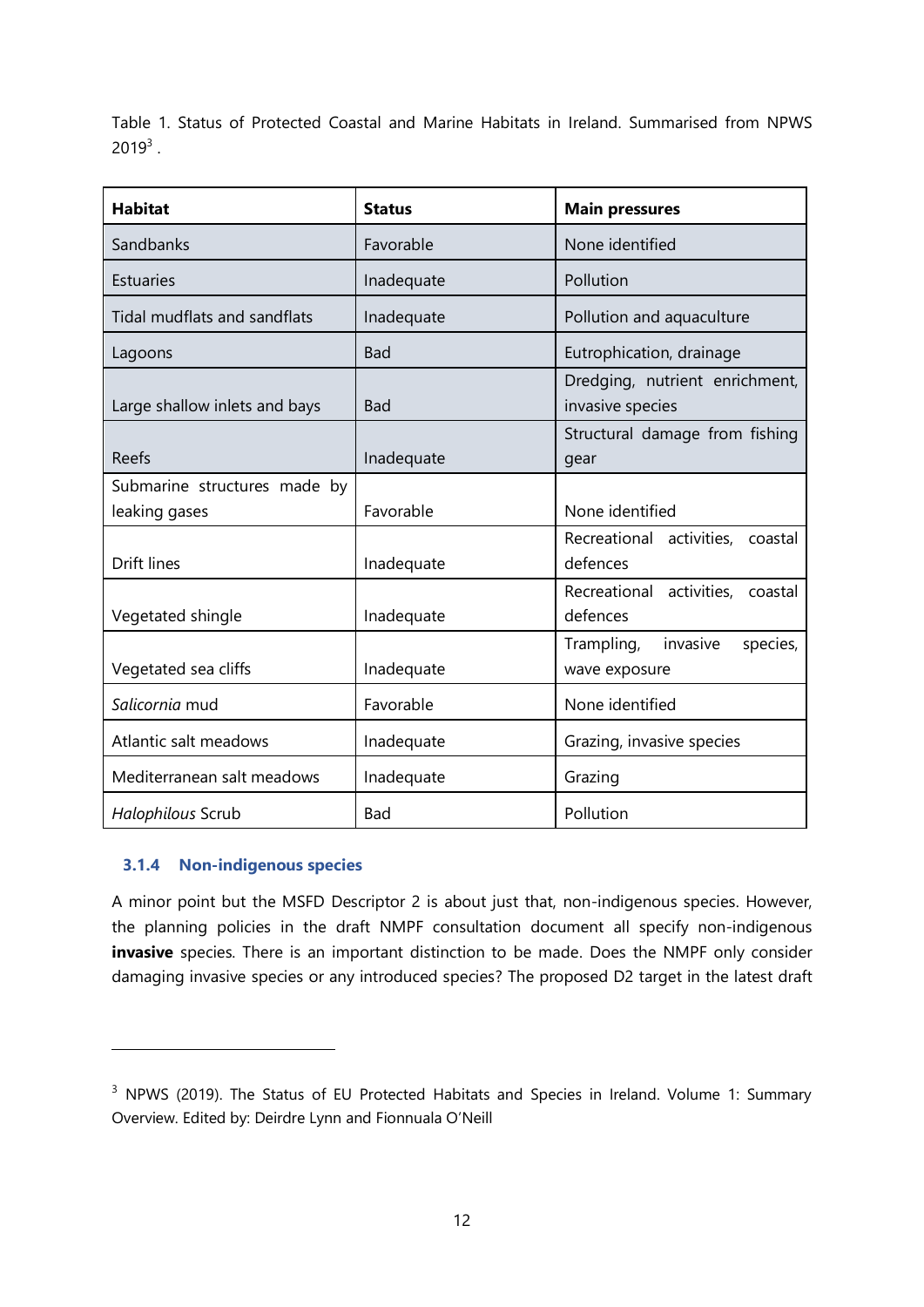MSFD Article 17 report is to limit the number of new species introduction all together, not just invasives.

Ask: The final NMPF needs to explicitly state whether it relates to invasive species only or all introduced species. Consistent wording needs to be applied throughout, starting with the title of this OMPP.

#### **3.1.5 Water quality**

SWAN welcomes the inclusion of WFD River Basin Management Plans (RBMP) in paragraph 3.91 and the specific requirement that "proposals should be compliant with…" the objectives of the RBMP. However, the references to the Programmes of Measures (POMs) may be outdated, as far as SWAN is aware POMs are not a tool being used in the second RBMP cycle. Therefore the requirement that public bodies should seek to ensure consideration of these is not a meaningful or effective measure for securing integration between the WFD and the NMPF. Furthermore, we would like to highlight the fact that there are no coastal sites with a high status ecological objective in the current WFD priority areas for action.

**Ask**: The 'Key Issues for Marine Planning' in this section need to be updated to reflect the current structures for river basin management and WFD implementation and to set out more clearly and explicitly how marine planning decisions will interact with and integrate with these structures in order to ensure that such decisions are in line with the objectives for coastal water bodies as set out in the current (and upcoming 3rd) river basin management plan.

#### **3.1.6 Seafloor Integrity**

The proposed OMPP for seafloor integrity in the draft NMPF consultation document exclusively applies to the deep-sea. It does not define the deep-sea, but in fisheries for example, seafloor depths below about 500m are generally considered deep-sea. Why single out deep sea habitats? They are important yes but **all** seafloor is included in this descriptor under the MSFD, including shallow coastal water.

**Ask**: The wording of the seafloor integrity planning policy must be changed to include the entire seafloor of the MSP area, not only to bring it in line with the MFSD, but to fulfil the obligations of the MSP Directive.

#### **3.1.7 Underwater Noise**

As mentioned in paragraph 3.126, the MSFD D11 – Introduction of Energy - includes all inputted energy (noise, light, heat, radiation etc.) but the proposed OMPP only mentions impulsive and continuous underwater noise (as does the recent MSFD assessment). SWAN believes that all other energy should be considered also. Just because the MSFD doesn't yet have the data to assess and set targets for the suite of energy inputs does not mean that individual projects should not be assessed for them.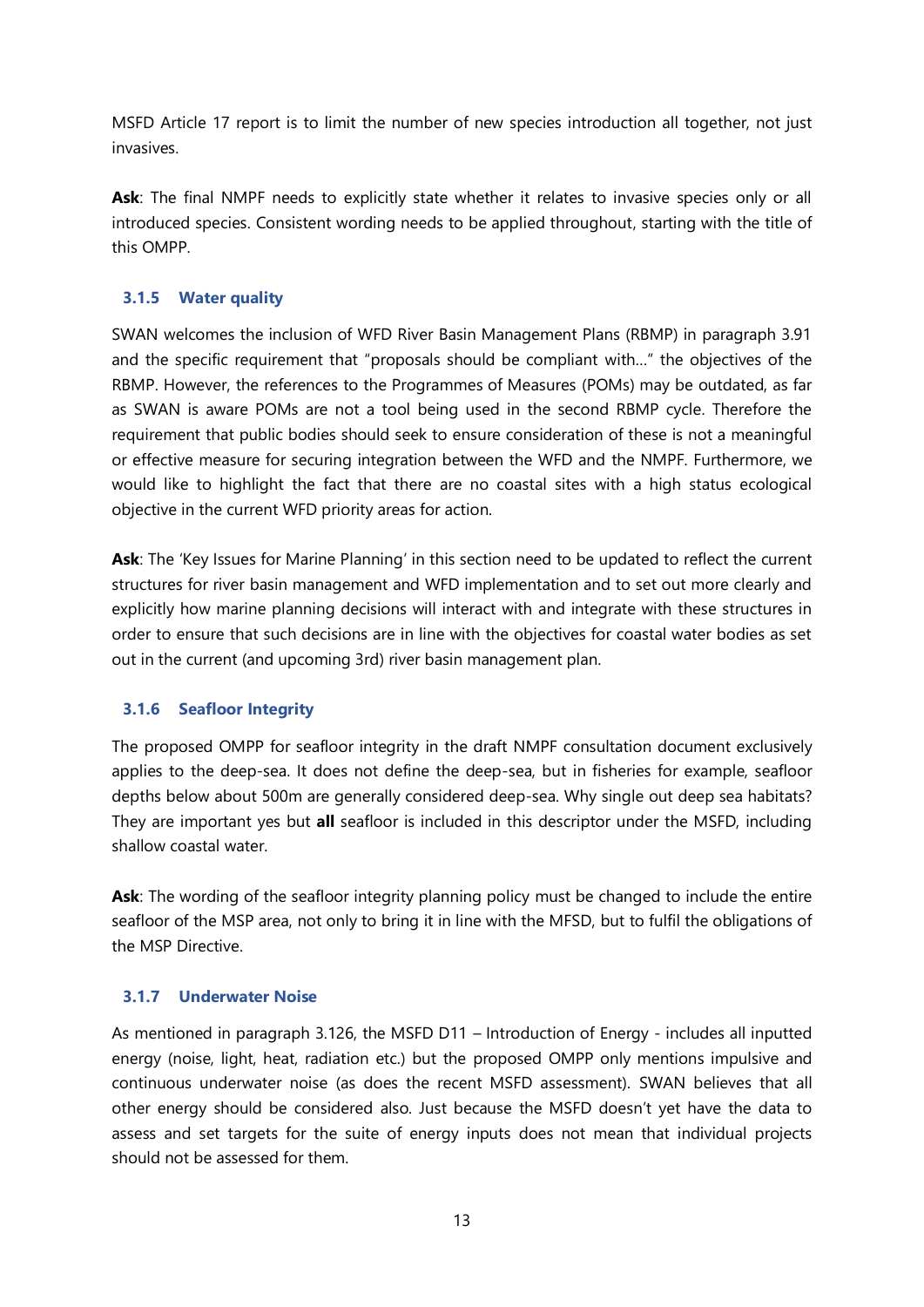**Ask**: Expand this OMPP to include all other forms of energy introduced into the water by human activity (or else develop new OMPPs for other energy inputs).

#### **3.1.8 Transboundary**

This section does not mention the border issues in Lough Foyle and Carlingford. This issue is already causing damage to the environment in Lough Foyle due to unlicensed aquaculture and as such it should be covered in this section.

#### <span id="page-13-0"></span>**3.2 Aquaculture**

-

The proposed objective for the aquaculture industry (pg. 90) for a "*growing sector that operates in a modern licensing and enforcement system*" does not tally with the exclusion of aquaculture from the MPDM Bill, especially given the recent recommendations of the Aquaculture Licensing Review Group<sup>4</sup>. For example two statements from chapter 5 of the draft NMPF consultation document:

"*In Ireland almost all foreshore is in public ownership and aquaculture activity therefore requires both an aquaculture license to conduct operations and a companion foreshore license to lawfully occupy the area of foreshore in question*"

"*Marine planning will play an important role in supporting a plan-led approach to the strategic development of the [aquaculture] industry within Ireland and across the EU*".

These two statements and the objective mentioned above are not compatible if aquaculture is excluded from the MPDM Bill that aims to modernise marine development and consenting.

Furthermore, while the draft NMPF mentions the 2017 Independent Review of Aquaculture Licensing, it is notable to SWAN that the draft NMPF neglects to reference any recommendations from the review group's report (except the reduction in the back-log of applications). Properly addressing these recommendations in the final NMPF, particularly those relevant to MSP and integrated coastal zone management, is key to reaching the stated NMPF goal of establishing aquaculture as a *"sector that operates in a modern licensing and enforcement system"*. In relation to aquaculture licensing, the licensing review group found that*, "There is ... widespread consensus that the system is in urgent need of reform"* and its overall conclusion and recommendation was that *"a root-and-branch reform of the aquaculture licence application processes is necessary ...* [which] *needs to be comprehensive in scope"*. It is imperative that this recommendation, made to the Minister in 2017, is reflected as a 'Key Issue for Marine Planning' for aquaculture in the final NMPF.

<sup>4</sup> Report of the Independent Aquaculture Licensing Review Group (2017). <http://www.fishingnet.ie/independentaquaculturelicensingreview2017/>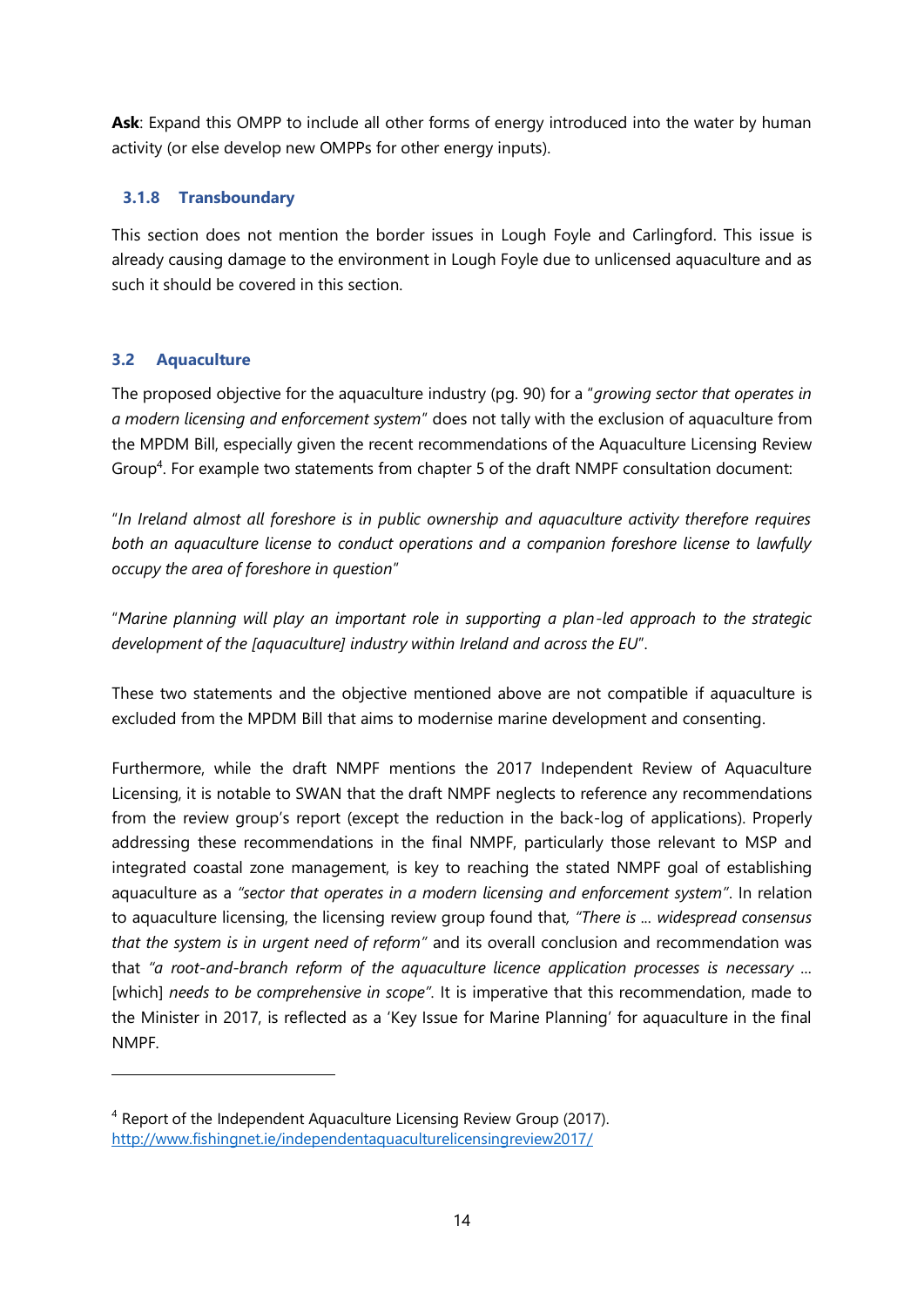In Paragraph 5.13, it is stated that under the current regime, "*The potential impacts of aquaculture on designated marine SACs and SPAs are assessed*". However, it is the SWAN position that this process is flawed: these assessments use a 15% impact 'rule of thumb' that is likely in breach of the Habitats Directive. In any case, regardless its legality, the 15% rule is clearly not working as most marine habitats protected by SACs and SPAs in Irish waters are not in favourable conservation status despite many years of protection (see Table 1).

Ask: As per the overarching points in section two of this submission, include aquaculture in the modernised marine consenting process and use the final NMPF to promote better planning, licensing, regulation and assessment of the industry, particularly in and around protected areas. Do this by including more of the pertinent recommendations from the Independent Aquaculture Licensing Review Group Report (2017), in particular **include the recommendations for a rootand-branch reform of the aquaculture licence application process**.

#### <span id="page-14-0"></span>**3.3 Defence and Security**

The main focus of this chapter is on protecting our fisheries; the bodies involved, the number of planes and vessels available for the task, where they operate from, and the need for more post-Brexit. The "Issues for Sustainability" section (6.18) is completely inadequate and only consists of two sentences, both about Lower Cork Harbour. This is simply not acceptable. The issues for sustainability of this activity are far more extensive than just Cork Harbour, it is about the policing of one of the most damaging human activities in the whole of our marine area: commercial fishing.

Ask: Properly address the issues for sustainability in this chapter, including how enforcement (of both foreign vessels and our own) is going to be improved through this NMPF.

#### <span id="page-14-1"></span>**3.4 Energy – Carbon Capture and Storage**

The "Issues for Sustainability" section of this chapter is also very short and is presented in an overly positive manner. In two sentences it simply lists the potential benefits of the activity and then says "*other sustainability and environmental considerations will be considered in the context of the ongoing feasibility studies and development of a regulatory framework*".

**Ask**: In the interest of balance, the potential downsides should be elaborated in the "Issues for Sustainability" section, including the issue of exporting our  $CO<sub>2</sub>$  to other countries that is very briefly mentioned earlier in the chapter.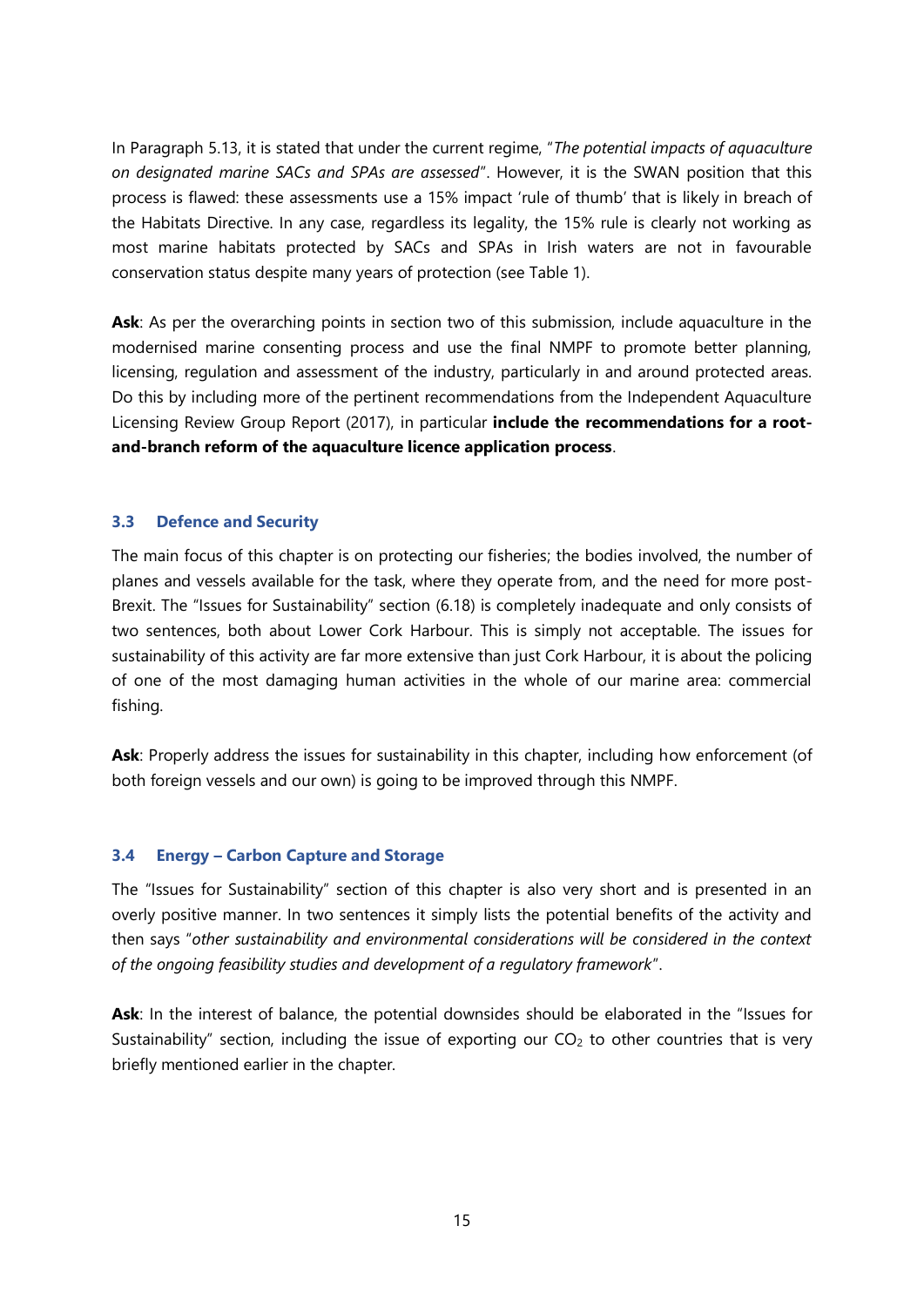#### <span id="page-15-0"></span>**3.5 Energy – Petroleum**

Objective one is to "*explore and develop Ireland's indigenous petroleum resources in order to deliver significant and sustained benefits*". Can petroleum, a finite resource, be considered sustainable? Is this statement in keeping with the Taoiseach's announcement to ban new oil exploration and phase out gas?

Ask: The "Issues for Sustainability" should consider the problem of petroleum exploration and processing infrastructure becoming stranded assets as Ireland transitions away from fossil fuel use as required by national and EU law.

#### <span id="page-15-1"></span>**3.6 Energy – Offshore renewable Energy**

Paragraph 11.17 states "*potential protections for biodiversity through offshore wind developments serving as de facto no-take zones*". Windfarms that restrict access by mobile fishing gears may well provide respite to local fish stocks and benthic invertebrate species, but fixing structures to shallow sand-bank habitats listed in the Habitats Directive does not provide complete protection to marine biodiversity.

**Ask**: The following issues need to be added to paragraph 11.21: The effect on the habitat where the wind turbine foundations are constructed (i.e. sandbanks) and the changes in hydrographical conditions once the turbine foundations are in place (i.e. scouring).

ORE 9 "Visualisation must be undertaken" is a welcome inclusion.

#### <span id="page-15-2"></span>**3.7 Fisheries**

The crux of this chapter/activity lies in the following two paragraphs from the draft NMPF:

Paragraph 12.24 "*Some types of fishing activity can negatively affect both pelagic and seabed communities, particularly those that support species with slow growth rates, soft substrates or cold water coral reefs, and some areas have been heavily impacted by fishing activity. There are also concerns about the level of by-catch of birds, sharks and marine mammals in certain fisheries*."

Paragraph 12.25 "*However, there is a general recognition in the Irish fisheries sector that a more sustainable use of natural resources creates a more resilient seafood sector. Fish populations are generally improving since reform of the Common Fisheries Policy and more sustainable management of fish populations with the setting of Maximum sustainable Yield (MSY) for commercial species."*

These two sentiments are not comparable and the "however" in the second statement does not address the issues in the first statement. The biggest issue with commercial fisheries, as identified in 12.24, is the impact on seafloor habitats particularly by mobile bottom contacting gears (e.g. dredges and trawls). This sustainability issue cannot be address by managing commercial fish populations with CFP/MSY alone. Single fish stock management and protection of the marine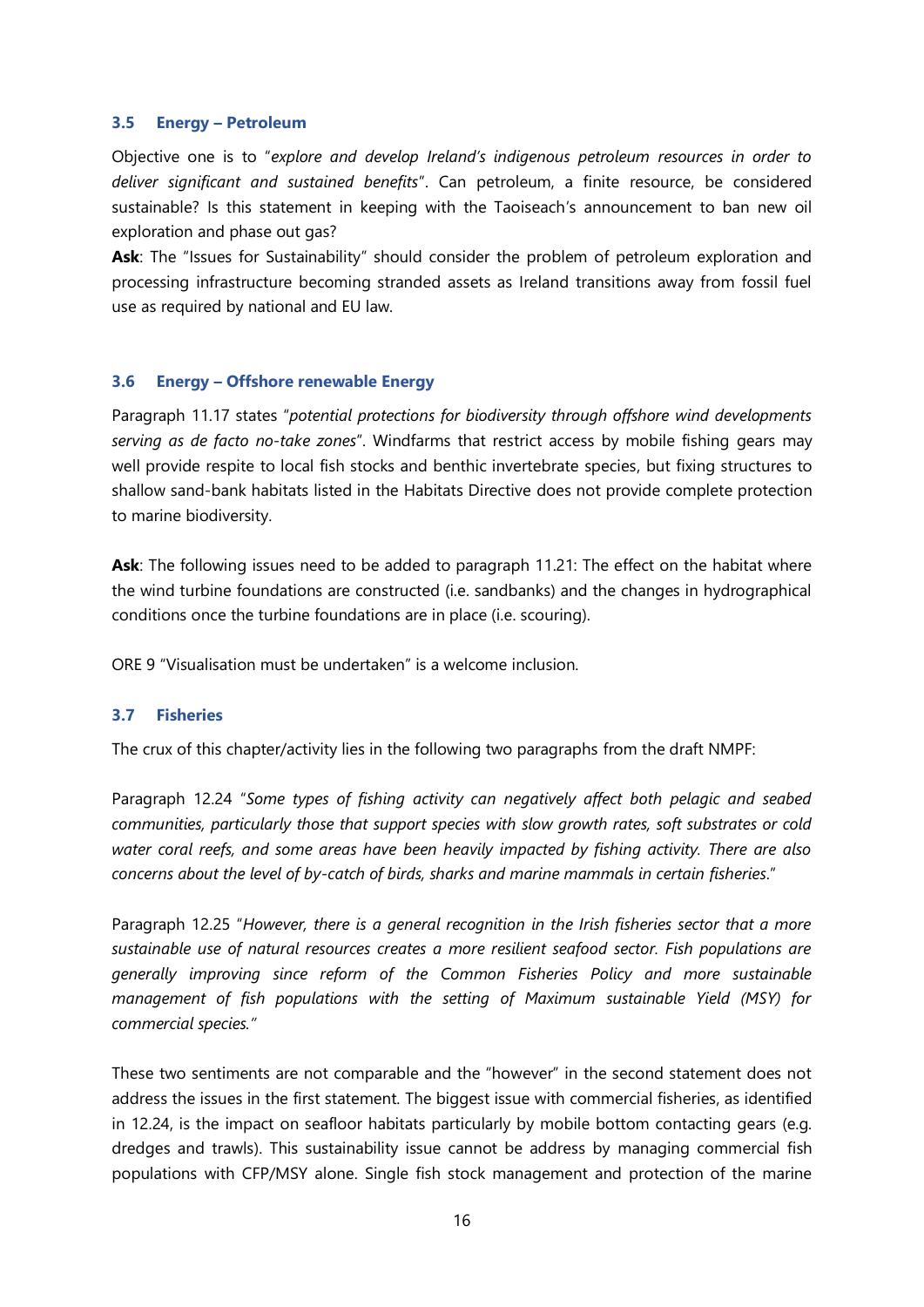environment are not the same thing. A single stock could be harvested completely under MSY but the fishery could still cause significant damage to the seafloor. This chapter is extremely limited regarding the true cost of environmental degradation of the fishing industry and this needs to be addressed. To start with, "some types of fishing" in 12.24 should be identified. It is predominantly bottom trawling, dredging, and other mobile bottom contacting gears causing the issues.

Paragraph 12.28 mentions MSFD and GES but it only talks about Descriptor 3 - Populations of commercially exploited fish and shellfish are within safe biological limits. However, D3 is not the most relevant descriptor to this activity- this consultation document even dismisses it as being dealt with by the CFP in the introductory chapter. Descriptor 6 - Seafloor Integrity - shows the actual spatial impact of bottom trawling on Ireland's seafloor habitats. It is therefore essential that the maps of benthic disturbance and loss from the latest D6 assessment are included. This analysis shows that at the very least 13% of Ireland's seafloor is being damaged by bottom contacting fishing gear (NB the assessment does not cover the entirety of the MSP/MSFD area in Irish waters but it does cover the main fishing grounds).

Overall the fisheries chapter severely underrepresents the actual and potential impact of commercial fishing (particularly mobile bottom contacting gears) on the benthic habitats of Ireland's MSP area. This is misleading and not conducive to the frank and honest conversations that will need to happen while implementing the NMPF, particularly around issues such as trawling in Natura 2000 sites or newly developed MPAs.

**Ask**: The NMPF must acknowledge that proper management and consideration of commercial fishing impacts cannot be addressed through the CFP and MSFD Descriptor 3 alone. To properly consider the impact of mobile bottom-contacting gears on different benthic habitats, the recent assessment of the MSFD D6 – Seafloor Integrity – must be included in the fisheries chapter of the final NMPF. In particular, the relevant text and maps in the physical disturbance section of the D6 chapter in the final MSFD Article 17 report should be added.

#### <span id="page-16-0"></span>**3.8 Seaweed Harvesting**

This chapter completely focussed on small scale hand cutting of *Ascophylum* seaweed. The objectives for seaweed harvesting in the draft NMPF consultation document do not mention the ecological importance of seaweed, framing it as purely an economic and social benefit. Furthermore, the "Issues for Sustainability" section is wholly inadequate, being just one sentence long. The main issue with sustainability of seaweed harvesting, other than the volume harvested, is how the seaweed is to be harvested. Mechanical harvesting machines remove too much of the stalk of the seaweed and therefore render regrowth impossible, whereas hand cutting is far more sustainable.

**Ask**: The sustainability section of this chapter needs substantial research and rewriting in order to address the full impacts of mechanical harvesting. SWAN also echoes the recommendations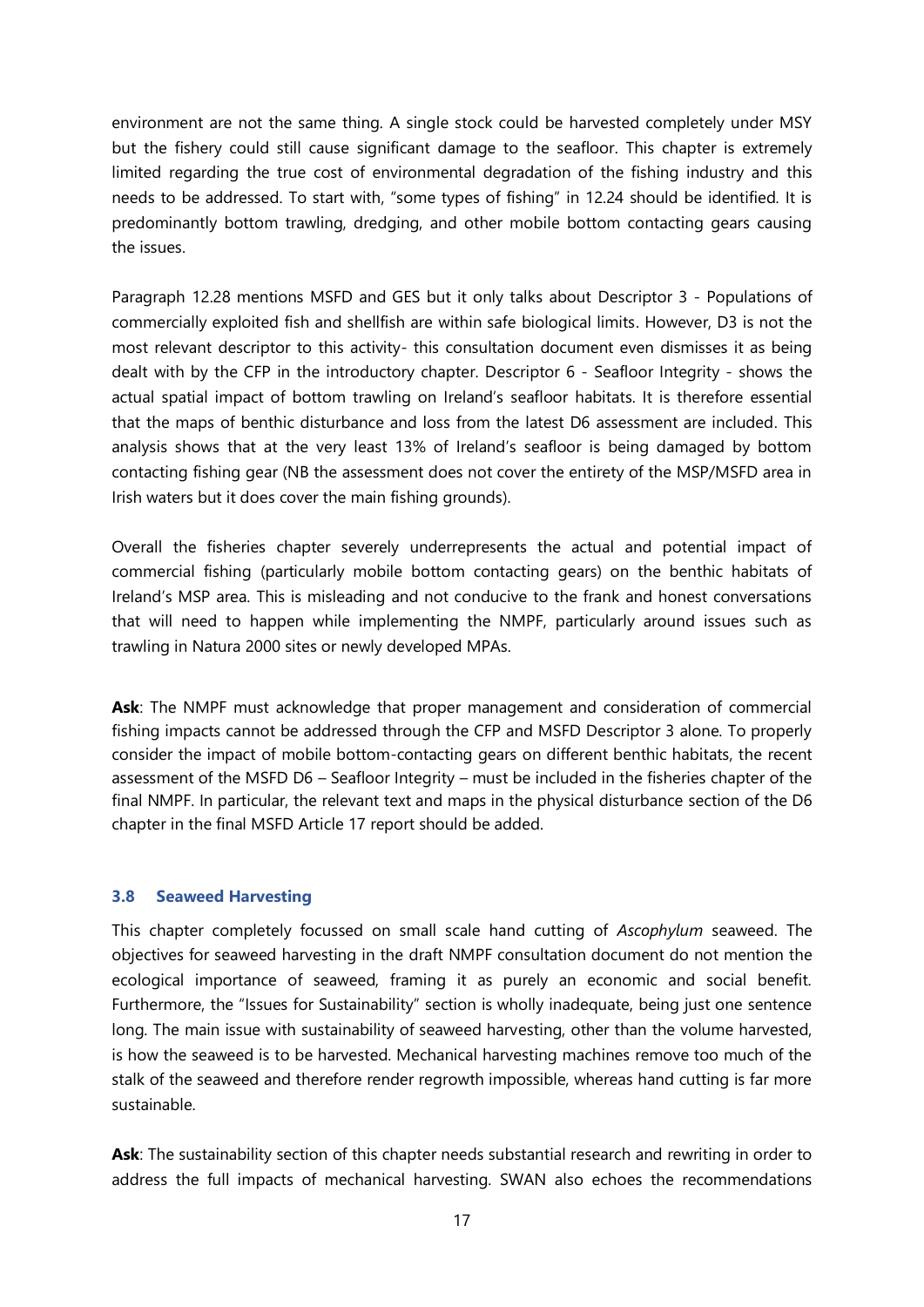made by An Taisce with regards to this activity in their submission to this public consultation, namely:

- 1. The ecosystem benefit of seaweed must be recognised in any future policy objectives for seaweed harvesting in Ireland, and the objectives should be framed by that.
- 2. A rigorous and well-researched seaweed harvesting management plan is required, which implements strict controls on harvesting methods for particular species, and quantities which can be removed. This will require substantial public consultation and participation, in compliance with Article 7 of the Aarhus Convention.
- 3. The first step in achieving this is to regularise the licensing and rights system, and to make that information publicly available. Any licence application must be processed in compliance with the public participation rights under Article 6 of the Aarhus convention.
- 4. Different policy objectives should be set for the harvesting of wild seaweed, and the harvesting of cultivated seaweed, and the licensing system should clearly distinguish between these two very different approaches, with different harvesting methods licensed in different situations. There are some best practice examples which could inform this, such as those implemented in France.
- 5. Ecological assessment should be a key part of the licensing regime, with a holistic ecosystem approach implemented, based on discrete ecosystem areas.

(Please see the An Taisce submission to the current public consultation for further explanation.)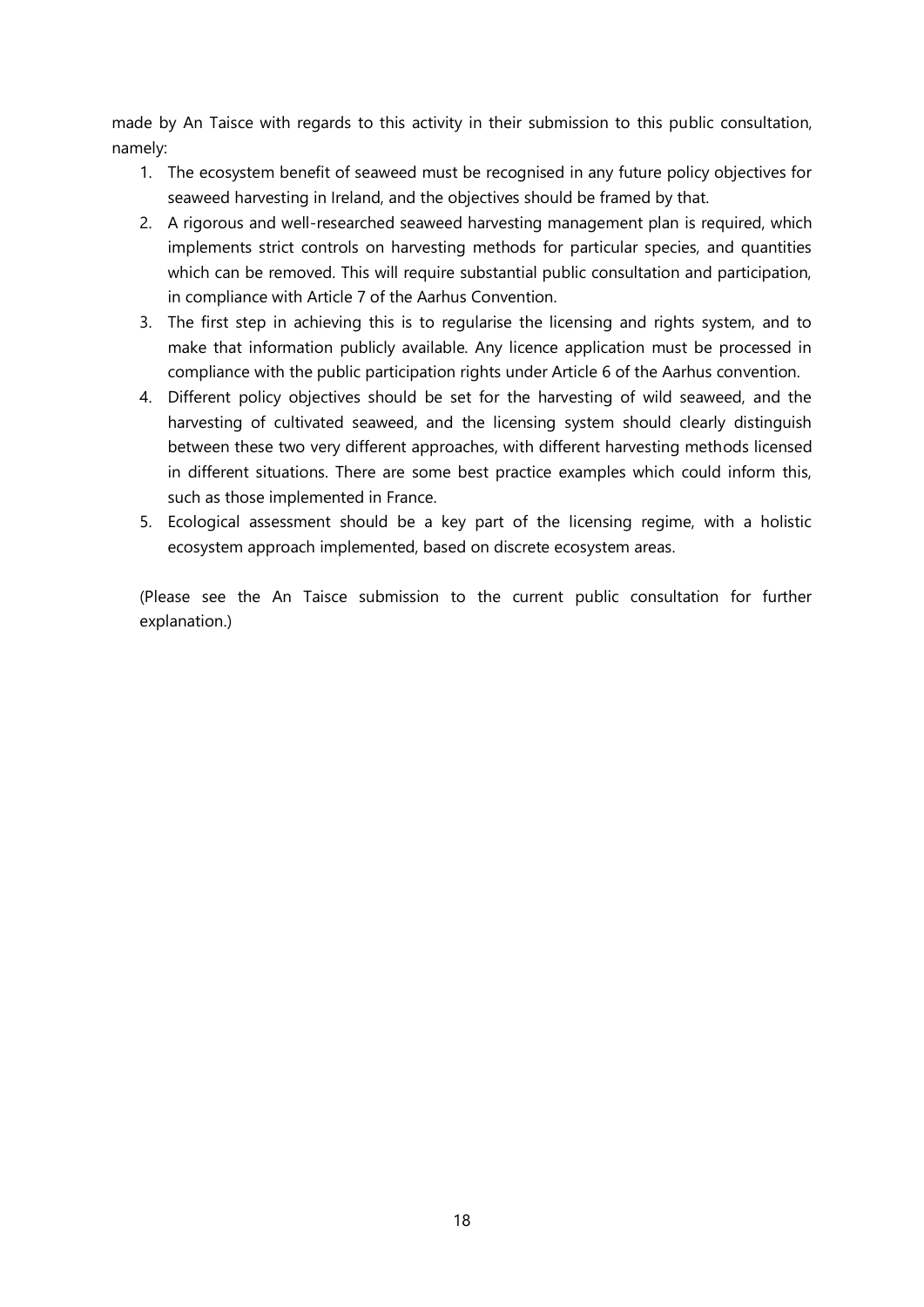## <span id="page-18-0"></span>4 Improving the Public Engagement Process

As is well recognised,<sup>5</sup> only well planned, designed and executed public engagement processes will deliver positive outcomes (for plans such as the NMPF), through support of citizens, a culture of co-operation, increased legitimacy and sustainable change. Some of the key features of an effective public engagement process are:

- Appropriate mechanisms, structures and processes that genuinely facilitate the participation of citizens and stakeholders, and enables them to influence the outcome(s);
- Adequate resources to conduct effective public participation, and to enable stakeholders to fully realise the potential of each engagement opportunity;
- Evaluation of operation and outcomes, to inform improvements in how engagement continues; and
- Involving professionals specially qualified and trained in public engagement methods.

Such processes must be delivered through the development but also through the implementation of the plan. Therefore comments below are framed as initial comments, given that the degree of influence of stakeholders regarding the final NMPF and arrangements for engagement in its implementation are not yet clear.

In relation to the preparation of the NMPF, public consultation and engagement has been good. SWAN welcomed the hosting of meetings on the baseline report in almost all coastal counties. We further welcome initiatives to involve the public through Green Schools and social media, and the fact that some concerns raised by SWAN in relation to the baseline report were addressed in the draft NMPF, in particular by moving the marine environment out of the activities in the baseline report and into the OMPP for the draft NMPF.

In relation to the second phase of consultation, the number and spread of public events was not as wide (COVID-19 cancellations aside). In addition, SWAN firmly disagrees with the approach whereby individual themes, primarily sector-based, were assigned to each event. Central to MSP is an integrated, eco-systems based approach to planning, in which all activities are considered together, the format of these events runs counter to this. Furthermore, the two public events that SWAN could attend felt more like information sessions. In order to provide effective and meaningful public participation, future public events should be made more participatory and

 $\overline{a}$ 

<sup>&</sup>lt;sup>5</sup> Smith, L., Porter, K., Hiscock, K., Porter, M.J. & Benson, M. (eds) (2015) 'Catchment and River Basin Management: integrating science and governance', Earthscan Studies in Water Resource Management, Earthscan, Routledge, UK; OECD (2011a) *OECD Studies on Water: Stakeholder Engagement for Inclusive Water Governance*, Organisation for Economic Co-operation and Development, Paris; Nabatchi, T. & Leighninger, M. (2015) 'Public Participation for 21st Century Democracy: Engaging Citizens in Government Decision-Making', Bryson Series in Public and Nonprofit Management, Jossey-Bass (Wiley), USA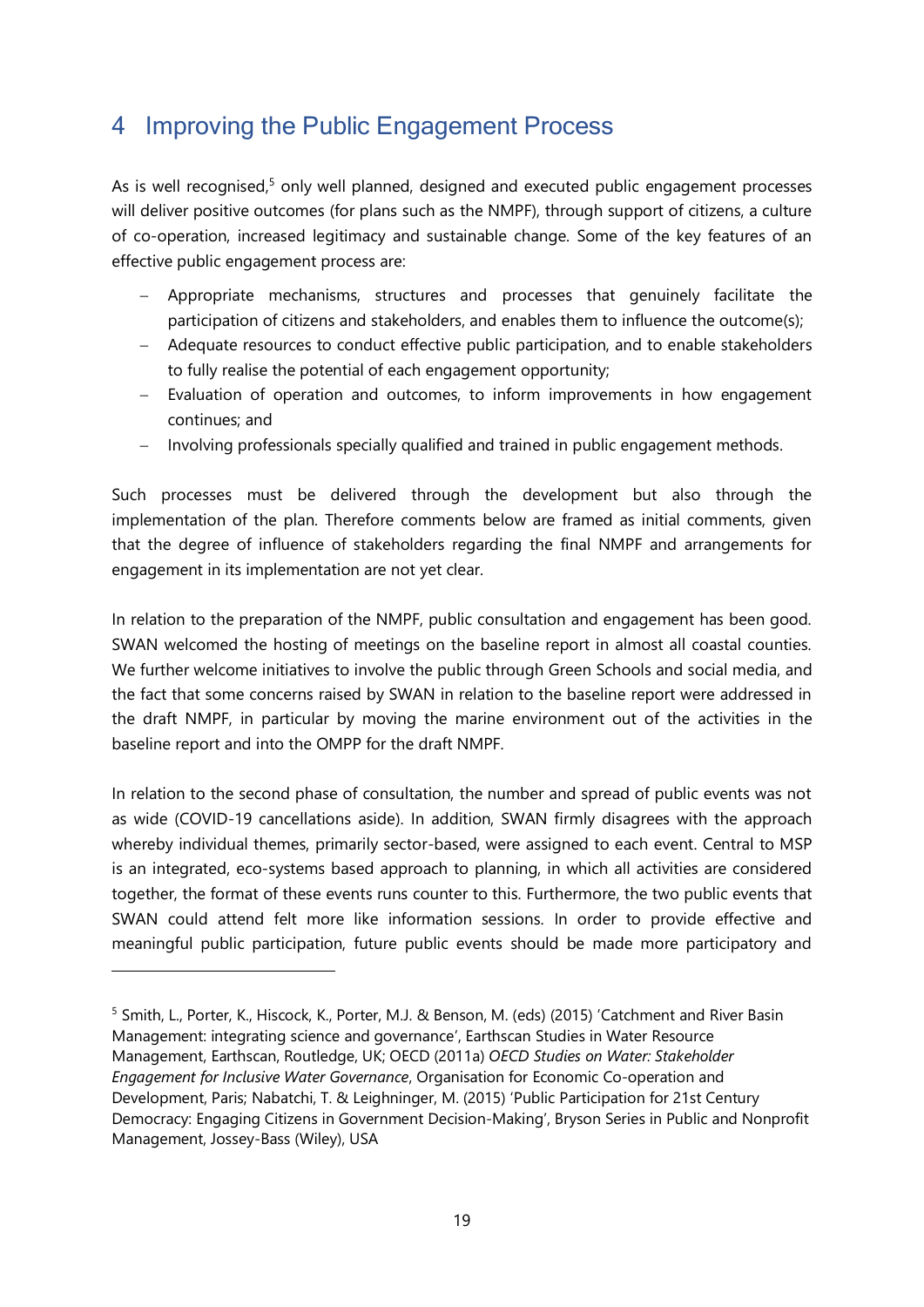should be designed (in consultation with public engagement experts) in order to maximise input from and interaction with the public and stakeholders.

The draft NMPF consultation document states that "it will not be possible to issue individual responses" to submissions from the public (pg. 13). While that may the case, SWAN suggests the Department publishes a report summarising the submissions and, most importantly, the subsequent changes in the final NMPF, similar to the MSFD Article 19 reporting obligation.

SWAN has found participation in the MSP Advisory group to be a positive experience. The, Minister's presence and participation in every meeting is a huge positive. One downfall however was the failure to provide the advisory group the opportunity to see, deliberate and discuss the actual text of the draft NMPF before it was publicly launched. If given such an opportunity there would likely have been more advisory group members willing to stand in front of a camera and endorse the plan on the day of its launch.

In relation to implementation, it is vital that following the publication of the final NMPF, structures and systems are established to facilitate ongoing public engagement in the implementation of marine spatial planning in Ireland. A commitment to this should be included in the final NMPF. The structure and design of this must be given careful consideration and should be integrated with implementation of the MSFD, and should also incorporate an Integrated Coastal Zone Management approach. Public and stakeholder engagement needs to be take place at national level, through the engagement of key sectoral stakeholders, through the advisory group. But it also needs to be facilitated at regional and local level, e.g. for particular bays.

Effective public engagement must also be underpinned by a comprehensive public awareness campaign and, crucially, readily available and accessible information in relation to all matters of marine planning, licensing and other consenting processes. This will involve a review and overhaul of several licensing regimes, including that which was recommended for the aquaculture sector by the review group.

SWAN welcomes the proposal in the draft NMPF that the "*Stakeholder Advisory Group* [along with the Interdepartmental Group] *will be repurposed – before finalisation of the NMPF – to become implementation bodies to ensure that the NMPF and its main proposals are given top-level commitment"* and we urge the implementation of this proposal.

We further recommend the addition of a section in the final NMPF which outlines arrangements for wider engagement of the public at regional and local scales in the marine planning and management.

According to the MSP Directive, MSPs shall be reviewed by Member States at least every 10 years. Ireland is planning a review every 6 years which is to be welcomed. As mentioned above, it would be advantageous if the public consultations for the MSP and MSFD could be aligned (as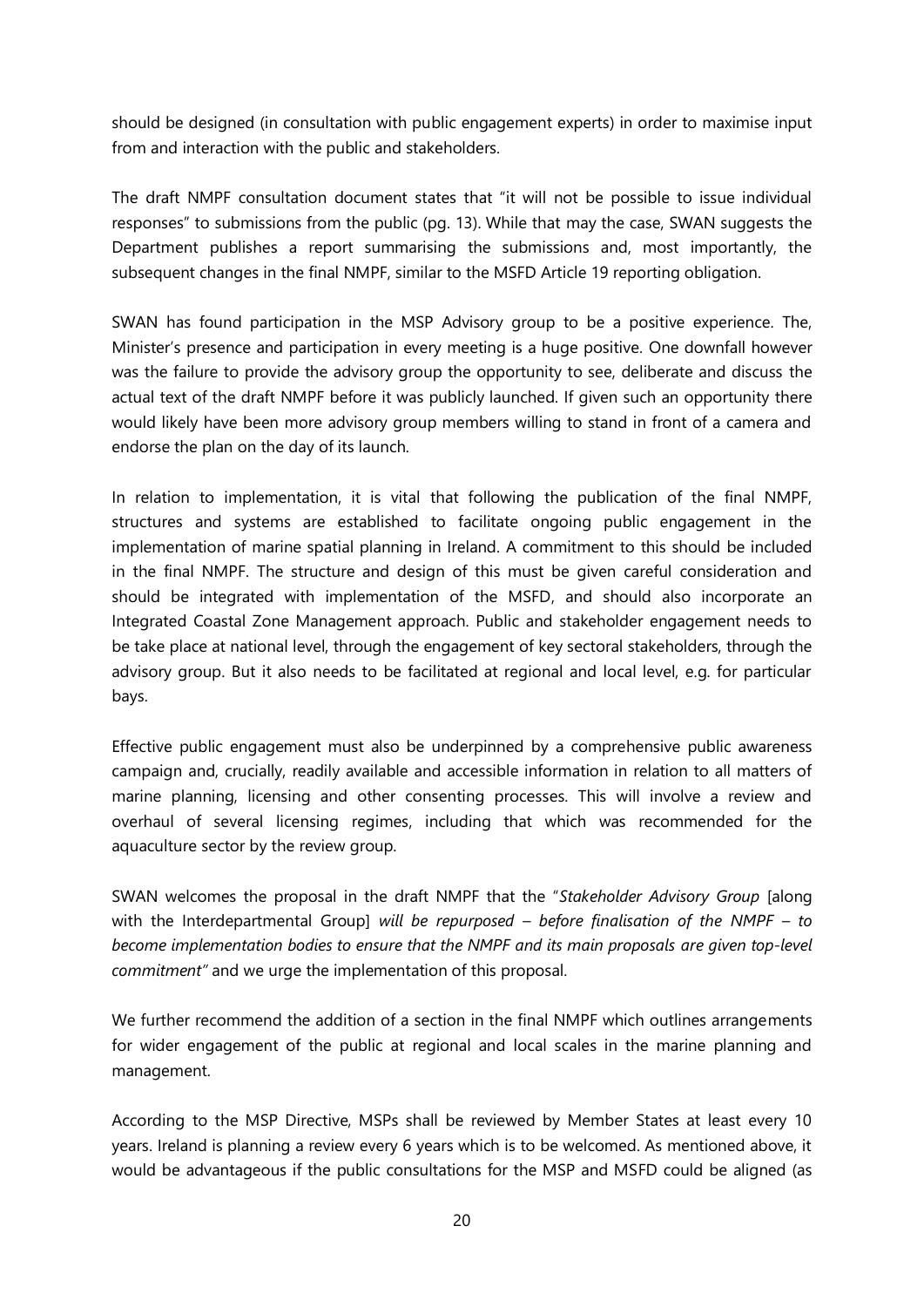far as possible) so as to be mutually strengthening, but the consultation periods should not overlap as they have done in this round.